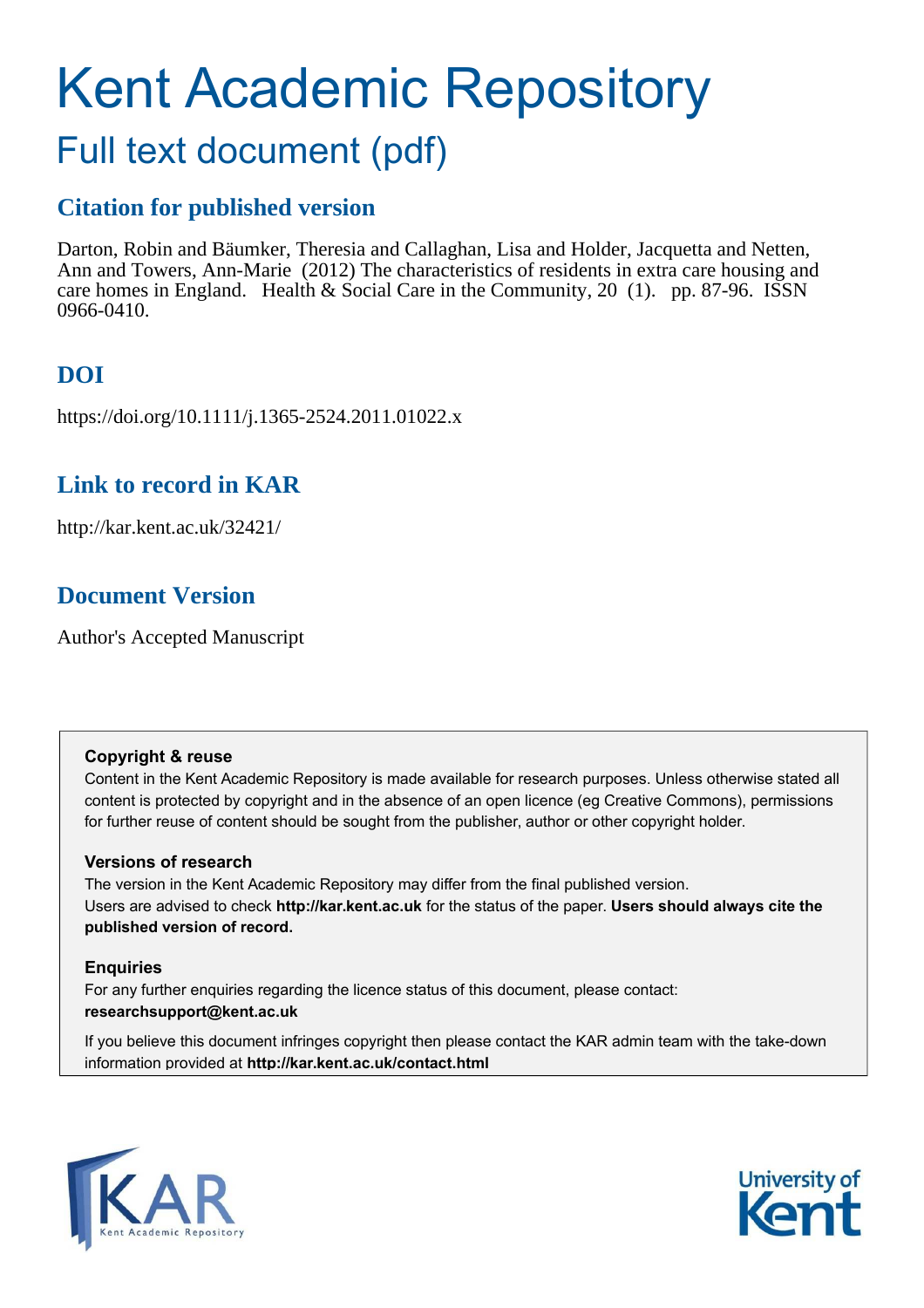## **The Characteristics of Residents in Extra Care Housing and Care Homes in England**

Robin Darton, Theresia Bäumker, Lisa Callaghan, Jacquetta Holder, Ann Netten and Ann-Marie Towers

PSSRU Discussion Paper 2603/4 April 2011 (Corrected July 2011)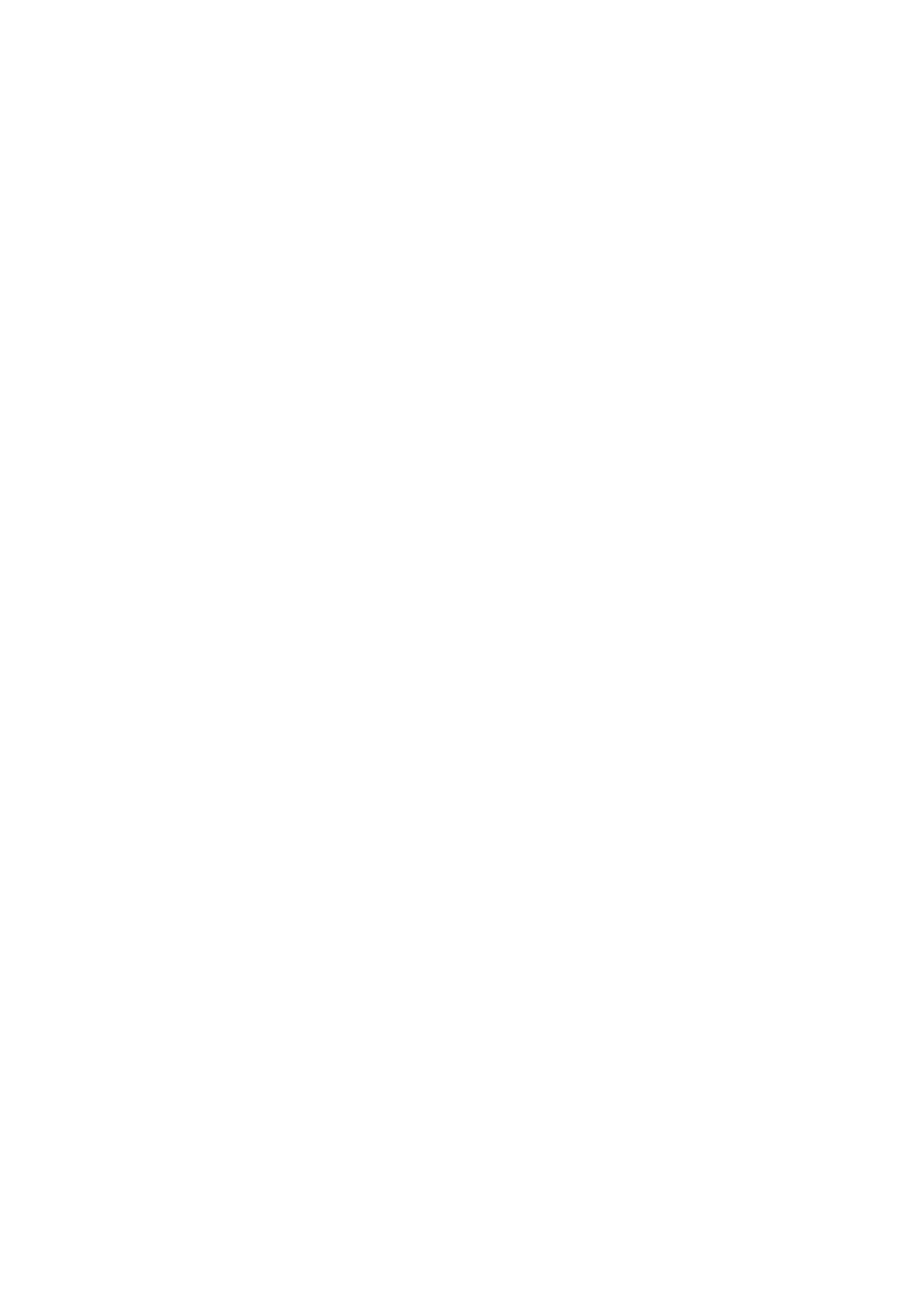#### **Abstract**

Extra care housing aims to meet the housing, care and support needs of older people, while helping them to maintain their independence in their own private accommodation. It has been viewed as a possible alternative, or even a replacement for residential care. In 2003, the Department of Health announced capital funding to support the development of extra care housing, and made the receipt of funding conditional on participating in an evaluative study. This paper presents findings on the characteristics of the residents at the time of moving in, drawing on information collected from the 19 schemes in the evaluation and a recent comparable study of residents who moved into care homes providing personal care. Overall, the people who moved into extra care were younger and much less physically and cognitively impaired than those who moved into care homes. However, the prevalence of the medical conditions examined was more similar for the two groups, and several of the schemes had a significant minority of residents with high levels of dependence on the Barthel Index of Activities of Daily Living. In contrast, levels of severe cognitive impairment were much lower in all schemes than the overall figure for residents of care homes, even among schemes designed specifically to provide for residents with dementia. The results suggest that, although extra care housing may be operating as an alternative to care homes for some individuals, it is providing for a wider population, who may be making a planned move rather than reacting to a crisis. While extra care supports residents with problems of cognitive functioning, most schemes appear to prefer residents to move in when they can become familiar with their new accommodation before the development of more severe cognitive impairment.

**Keywords:** care homes, dementia, extra care housing, older people, physical frailty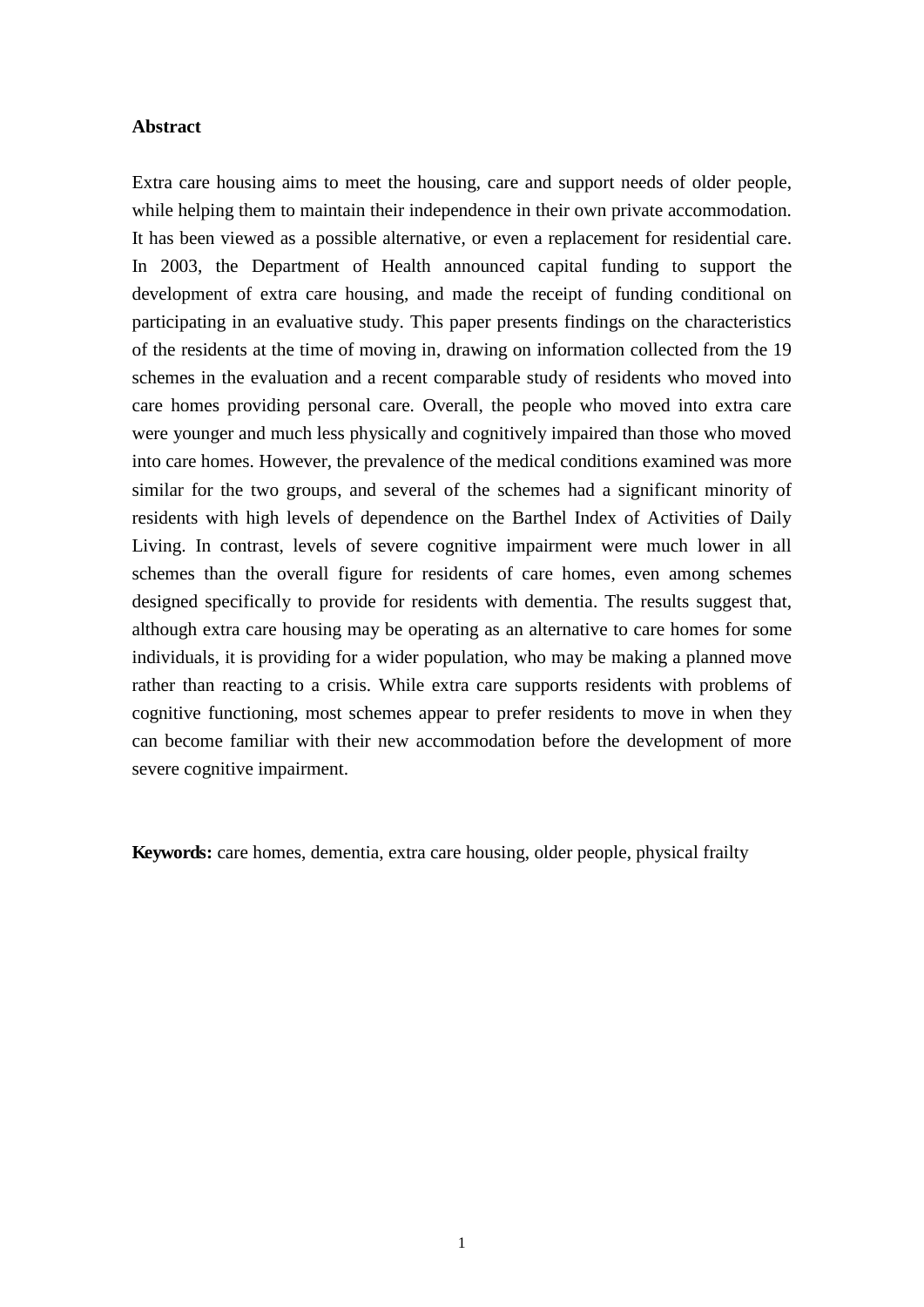#### **What is known about this topic:**

- Information on residents in extra care is based mainly on individual studies, with little comparability across schemes or with care homes
- Extra care can provide some residents with dementia with a good quality of life, but there is little evidence that it can support people with more severe problems

#### **What this paper adds:**

- Comparative information about residents in 16 smaller extra care schemes, 3 villages and for a sample admitted to care homes
- Mean Barthel scores ranged from 11.4 to 17.7, compared with 10.4 for care homes
- 3% were severely cognitively impaired, compared with 39% of care home admissions and 54% of nursing home admissions

Word count: 299 (abstract), 111 (what known), 5015 (text), 135 (acknowledgements), 1391 (references), 1000 (tables)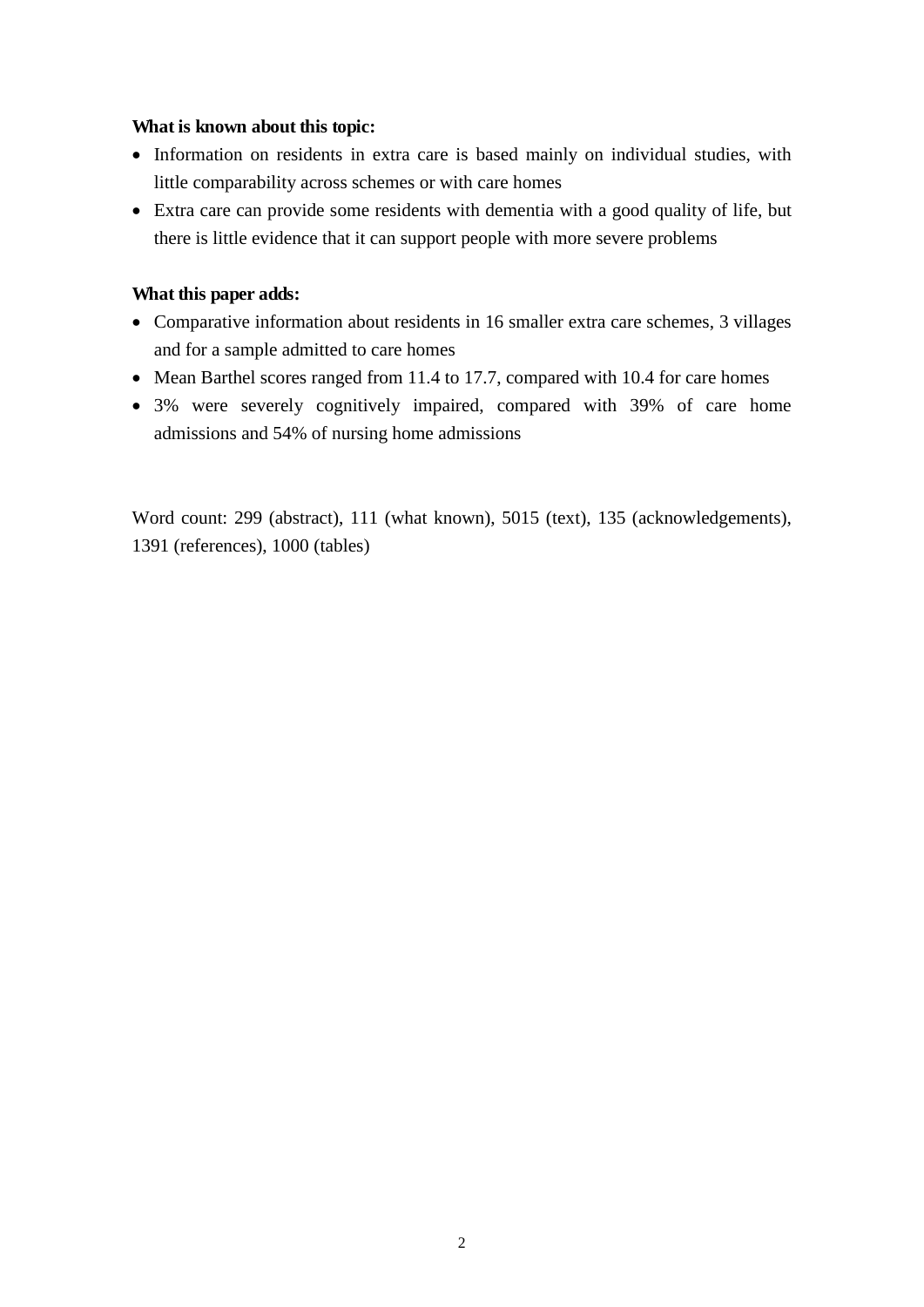#### **Introduction**

A central principle underlying the policy of recent governments has been to help people maintain their independence in their own homes for as long as possible. In particular, policies have emphasised the personalisation of services, with the aim of giving people greater choice and control over the services they receive (Department for Communities and Local Government, 2008; HM Government, 2010). Increasingly, housing has been seen as essential in the development of effective community care services. The 1998 White Paper (Cm 4169, 1998) identified a need for partnership between health, housing and social services for the development of successful community care services, and this was reinforced in subsequent policy documents (Office of the Deputy Prime Minister, 2006; Department for Communities and Local Government, 2008; Cm 7673, 2009), and by the Coalition Government in 2010 (Department of Health, 2010).

In 2003, the Department of Health announced a new fund to support the development of extra care housing (Department of Health, 2003b,c). Although there is no agreed definition, Laing & Buisson (2010) suggest that extra care housing can be recognised by several characteristics: it is primarily for older people; the accommodation is (almost always) self-contained; care can be delivered flexibly, usually by staff based on the premises; support staff are available on the premises for 24 hours a day; domestic care is available; communal facilities and services are available; meals are usually available, and charged for when taken; it aims to be a home for life; and it offers security of tenure. A distinction needs to be made between smaller extra care schemes, typically with 40 or more units of accommodation, and larger retirement villages, with 100 or more units (Evans, 2009). Retirement villages provide a wider range of social and leisure activities and more accommodation for purchase. Individuals are encouraged to move in at a younger age to stimulate the development of a mixed or balanced community of interests and abilities.

Extra care housing has also been viewed as a possible alternative to moving into a care home (Cm 6499, 2005). Indeed, some have advocated the complete re-provision of residential care by developing extra care (Appleton and Shreeve, 2003; Housing Learning & Improvement Network, 2003; Department of Health, 2004). However, it is likely to have more impact on homes providing personal care, formerly termed residential homes, since care homes will still be needed for residents requiring high levels of nursing care or continuous monitoring (Laing & Buisson, 2010).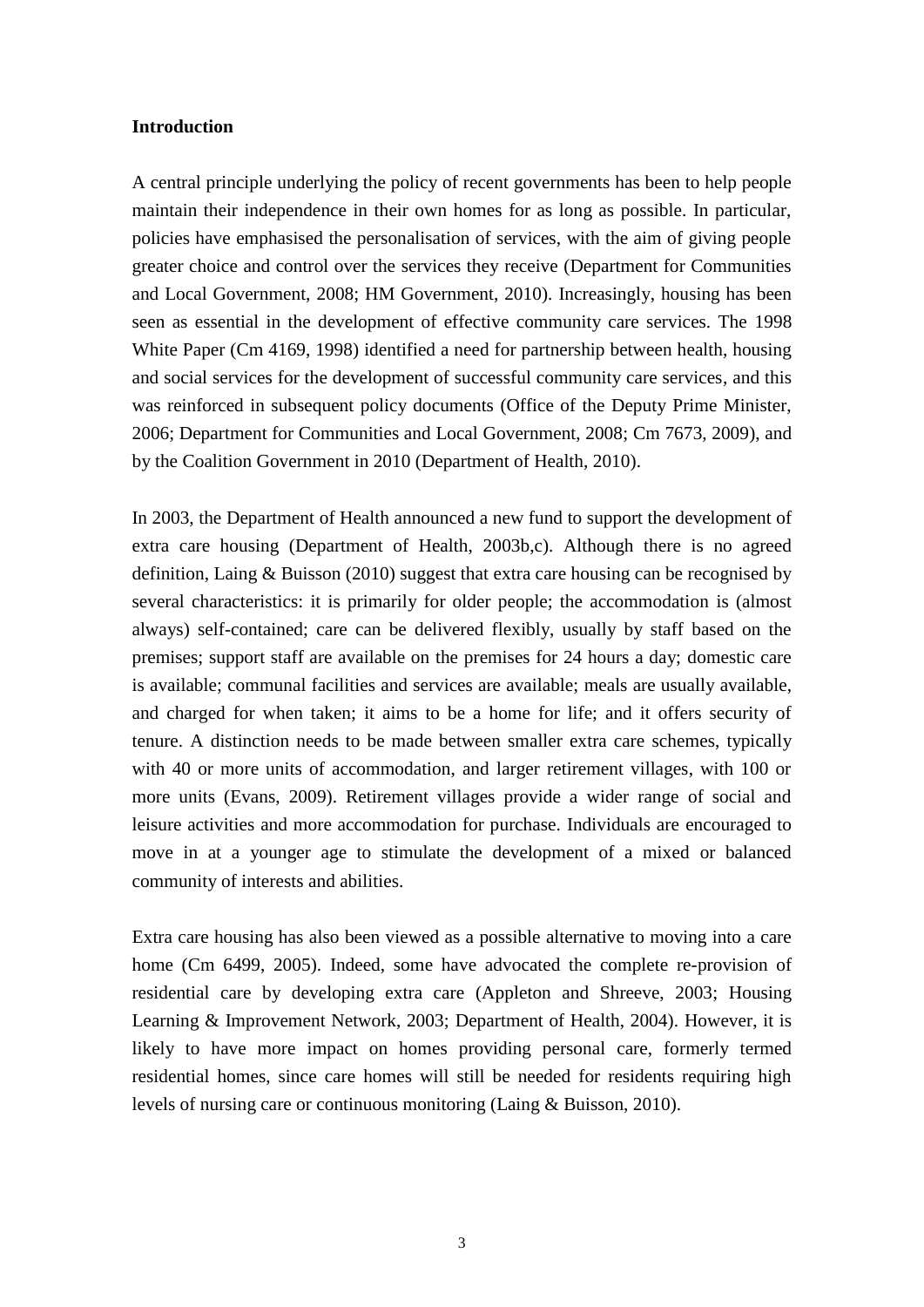Although it has been viewed as a possible alternative to (some) care home provision, there is much less extra care housing. Taking a very broad definition, there were about 43,300 extra care dwellings in England in 2009 (Elderly Accommodation Counsel, 2009), compared with about 276,000 personal care and 179,000 nursing care places in care homes in the United Kingdom (Laing & Buisson, 2009). In contrast, there were nearly 480,000 sheltered housing dwellings in England (Elderly Accommodation Counsel, 2009). However, extra care provision more than doubled since 2003 (Department of Health, 2003a). Furthermore, extra care dwellings may be occupied by more than one person, typically a married couple, and so this comparison underestimates the relative level of provision to some extent.

Studies of extra care have often concentrated on individual developments (for example Kingston et al., 2001; Croucher et al., 2003; Bernard et al., 2007; Evans and Means, 2007). Larger studies include a comparative study of seven schemes (Croucher et al., 2007), and studies of schemes managed by one housing provider, including an investigation of the care of people with dementia (Vallelly et al., 2006; Evans and Vallelly, 2007). Another recent study has focused on dementia and other mental health problems in ten schemes owned by another single provider (Brooker et al., 2009). However, the information collected has usually been specific to the particular study, making comparisons difficult. Exceptions to this are comparisons of residents of two developments with people living in the local community (Kingston et al., 2001; Bernard et al., 2007). In addition, housing providers collect information for management purposes; for example Housing 21 (2008).

The Extra Care Housing Fund provided £87 million capital funding for local authority social services departments and housing associations to help create up to 1,500 places between 2004 and 2006 (Department of Health, 2003c). Another £140 million was allocated between 2006 and 2010 (Department of Health, 2005; Department for Communities and Local Government, 2008). Around 450 bids were submitted altogether, and 86 were successful. The successful schemes included smaller schemes and larger villages, and included both new build and remodelled schemes.

Participation in an evaluation was a condition of receiving support from the first two rounds of the Fund. This was the first evaluation of specialised housing supported by the Department of Health. It aimed to examine the development of the schemes from their implementation, and to follow the residents' experiences and health over time. One of the aims was to compare the residents of extra care schemes and care homes. Initial findings were presented in Darton et al. (2008), and early comparative findings for those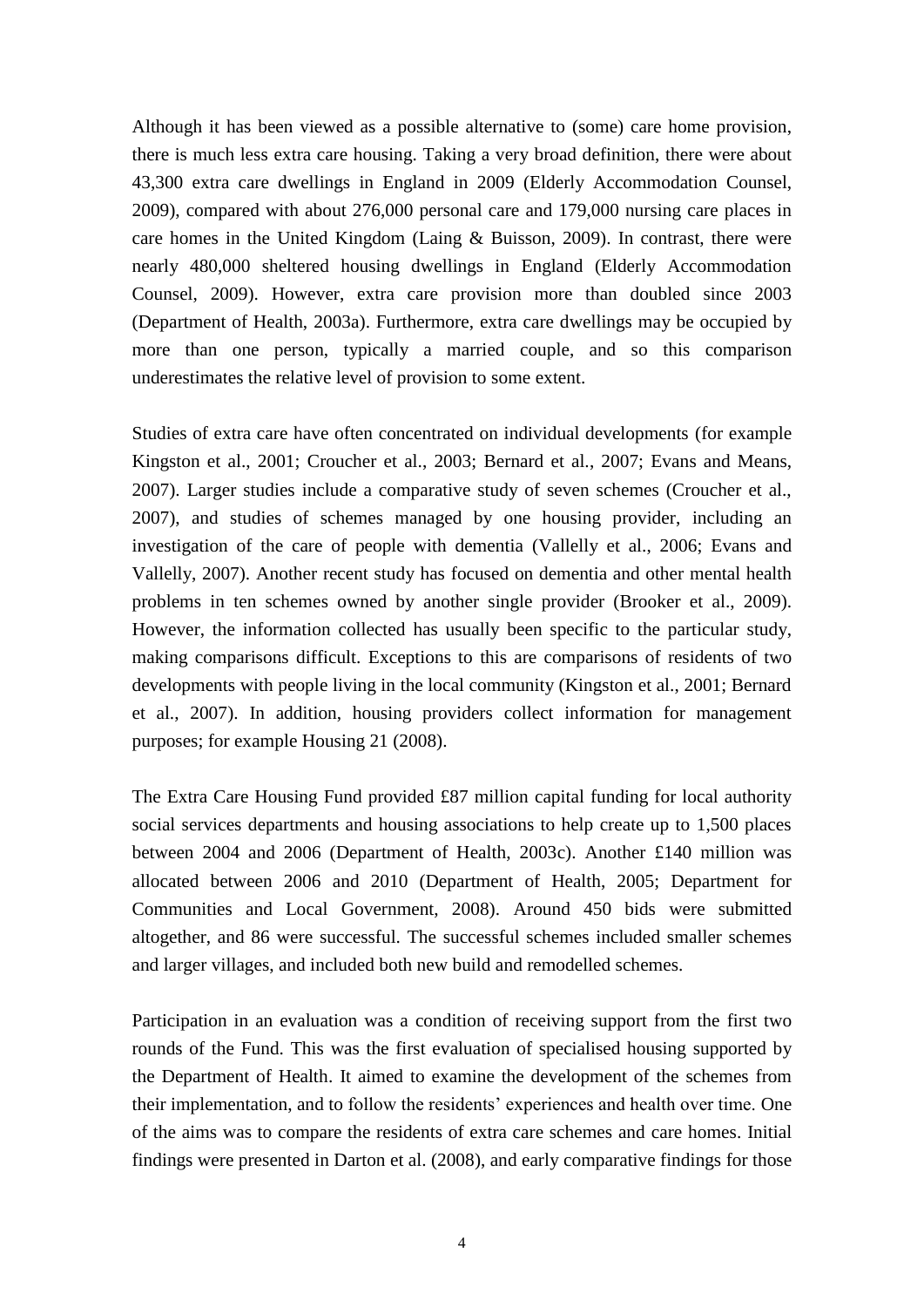that opened in 2006–2007, focusing on the support of people with dementia, were presented in Darton and Callaghan (2009). This paper presents more detailed results on the characteristics of residents, drawing on information collected from all of the schemes included in the evaluation, and compares these residents with individuals who moved into care homes in 2005.

#### **Method**

#### **The Schemes**

Originally, 22 schemes were included in the evaluation and were expected to open between April 2006 and October 2007. However, several experienced delays, and three had to be dropped to keep to the research timetable. The remaining schemes included three villages, each with approximately 250 units of accommodation, and 16 smaller developments, with between 35 and 75 units. The schemes opened between April 2006 and November 2008. They were located in eight of the nine Government Office Regions in England, excluding the South West. Three were in metropolitan districts, three in Outer London boroughs, five in shire counties, and eight in unitary authorities.

Among the 19 schemes, 16 were built on brownfield sites, five on the sites of previous sheltered housing or housing for older people and two on the sites of residential care homes. A third scheme was part of a more extensive re-development and replacement of a residential care home. The schemes were intended to support residents with a range of levels of disability, as well as to provide facilities for members of the local community. They offered a mixture of housing tenures, including rented accommodation and leasehold and shared ownership arrangements. However, the villages provided relatively more accommodation for sale, while seven of the 16 smaller schemes only provided rented accommodation.

The smaller schemes aimed to achieve a balance of dependency among residents, such as one-third low, one-third medium and one-third high care needs. However, the villages aimed to provide accommodation for active older people as well as those with care needs, and the majority of new residents were not expected to require care services. These residents were more likely to have been owner-occupiers and to have purchased their accommodation. A small number of residents in the smaller schemes, such as livein carers, would also not have needed care services.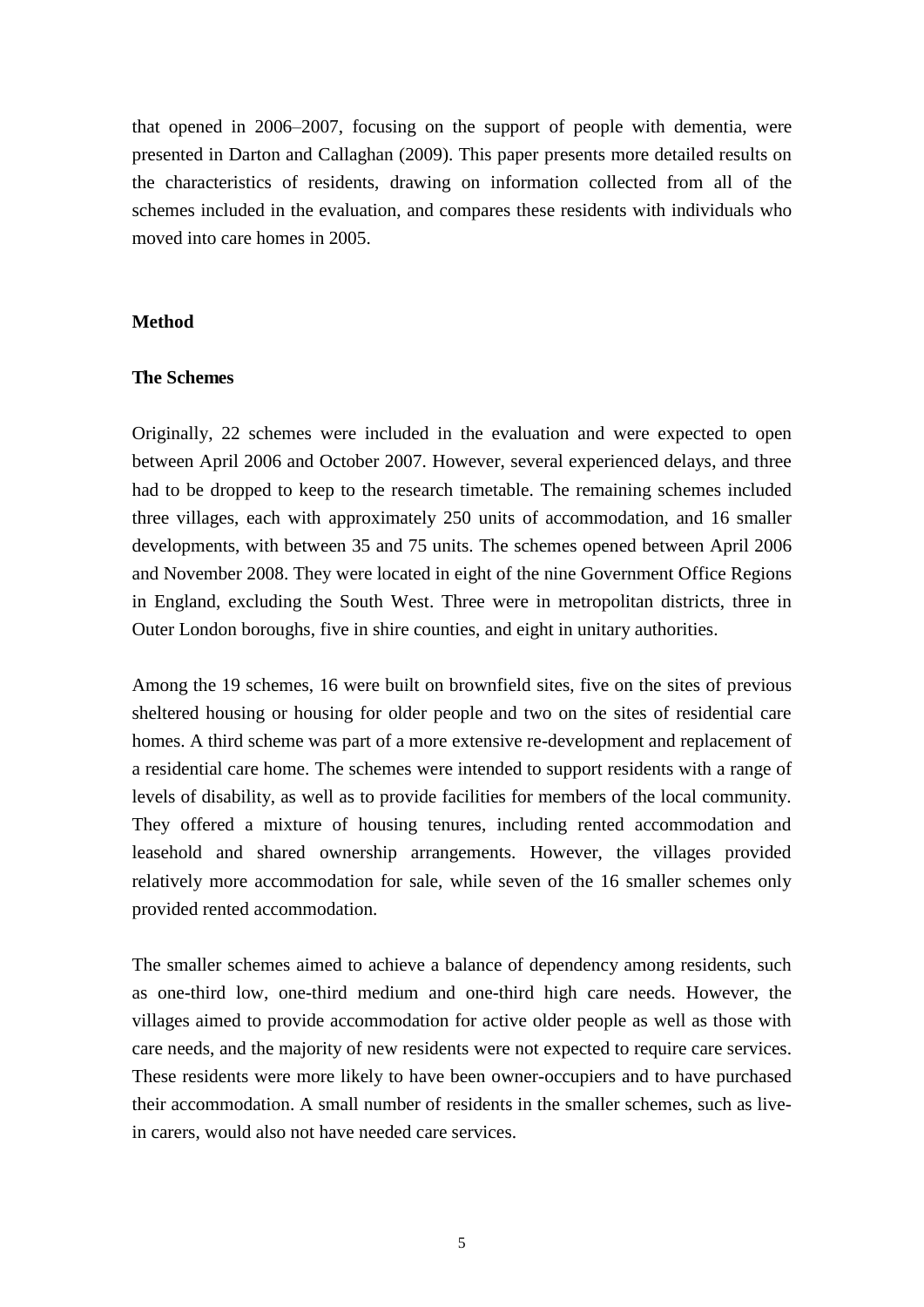#### **Data Collection**

Prior to the opening of each scheme, a local interviewer was recruited to coordinate data collection and undertake interviews with residents. An assistant was also recruited for the villages.

Two main sets of information were collected about the individual entrants. First, information was collected about their demographic characteristics and care needs, using a questionnaire to record information collected in the assessment process. The questionnaire was designed to correspond to those used in several previous studies of admissions to care homes, most recently in 2005 (Darton et al., 2006, 2010), and was developed in consultation with representatives of the schemes. The information collected included demographic information, previous accommodation and living arrangements, the receipt of informal care and formal care services, medical history, activities of daily living, instrumental activities of daily living, cognitive impairment, financial circumstances, and planned accommodation and services in extra care. Subject to the consent of the resident or their representative, the interviewer completed the questionnaire using the assessment information. Separate questionnaires were completed for each member of a couple. Similar information was collected six, 18 and 30 months after moving in, to identify changes over time.

Second, new residents were asked to complete a questionnaire about their experiences of moving and their expectations, assisted, where necessary, by the local interviewer. For residents that did not require care services and did not receive a care assessment, information was only collected about their expectations and experiences. A full description of the evaluation is contained in a technical report (Darton et al., 2011).

The process received ethical approval from the appropriate Research Ethics Committee at the University of Kent and, because some residents may have lacked the mental capacity to consent, from a local research ethics committee within the NHS National Research Ethics Service (Leeds (West) Research Ethics Committee, reference number 08/H1307/98).

The 2005 survey of admissions to care homes followed the design of a previous survey (Bebbington et al., 2001), using similar questionnaires to collect information on the circumstances of those admitted over a planned period of three months. The survey employed a stratified sample of 16 local authorities in England (Darton et al., 2006, 2010). The questionnaires were completed by local authority staff from the information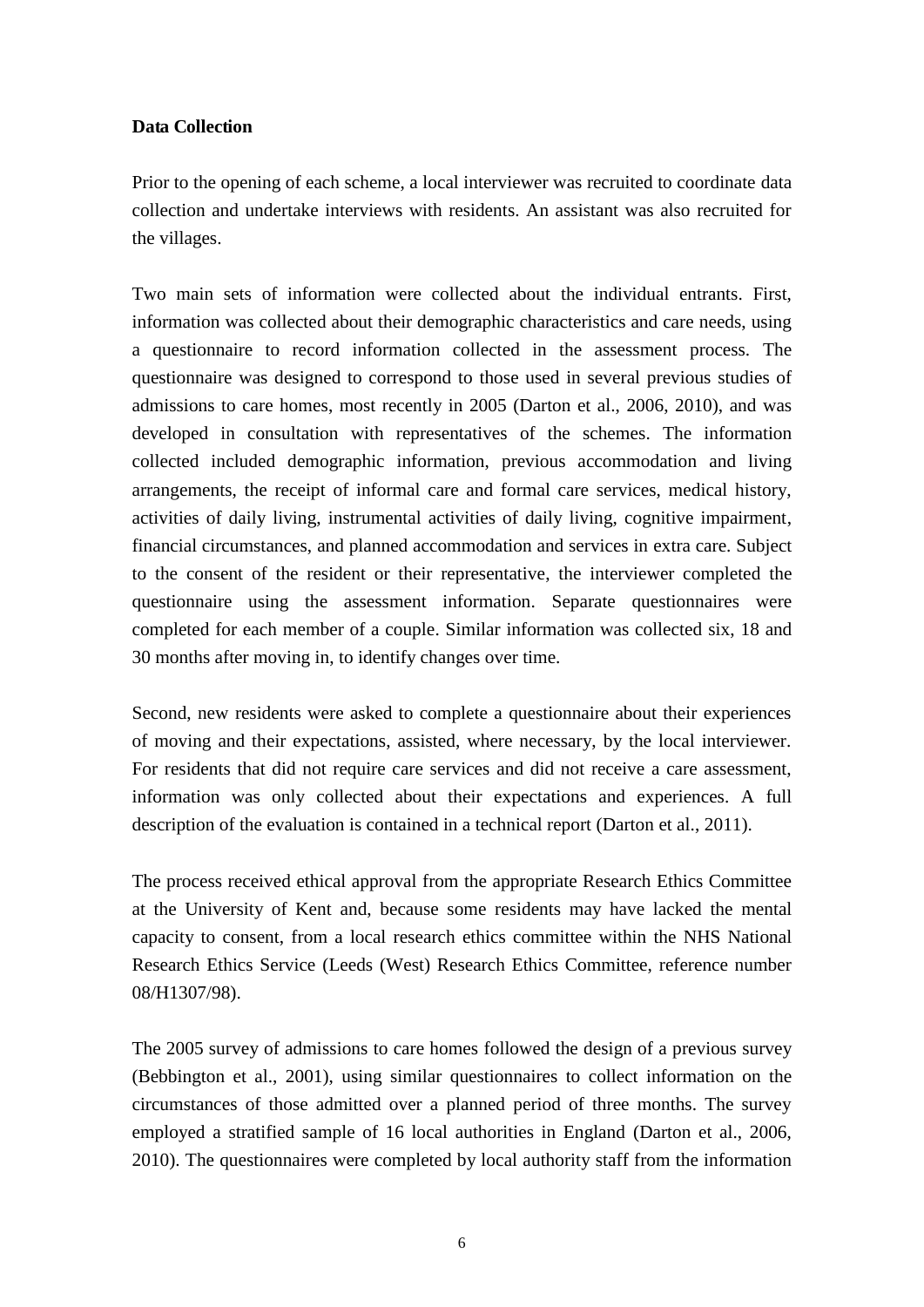collected in the care and financial assessments, subject to the older person's consent, and the fieldwork was conducted by NOP World (now GfK NOP).

Two summary measures were computed from the information recorded on the assessment-based questionnaire, as in the previous studies of admissions to care homes. Physical functioning was measured by the Barthel Index of Activities of Daily Living (Mahoney and Barthel, 1965), with scores ranging from zero (maximum disability) to 20 (minimum disability). Cognitive functioning was measured by the Minimum Data Set Cognitive Performance Scale (MDS CPS) (Morris et al., 1994), with scores ranging from zero (intact) to 6 (very severe impairment). The computation of each measure involved a degree of approximation (Darton et al., 2011). However, the same questions and computer algorithm were used for the previous studies of care home residents. Therefore, the approximate versions of the two measures were equivalent for each study. The Barthel scores have been grouped into five categories (0–4, 5–8, 9–12, 13–16, 17–20), following Granger et al. (1979), but with an additional subdivision of the scores from 13–20.

This paper reports on the information collected on demographic characteristics and care needs. The evaluation included new residents who replaced those who left, but this paper is based on individuals who moved into each scheme within six months of opening, in order to provide comparability across the schemes. A number of the schemes provided intermediate care, designed to help people make the transition from hospital care back to their own homes. These individuals were not included in the evaluation.

In the statistical tests presented, chi-square  $(X^2)$  tests were computed for variables with unordered categories, with a correction for continuity for tests with one degree of freedom (d.f.). Mann-Whitney tests were computed for variables with ordered categories, and large-sample (z) tests were computed for continuous variables. The statistical analysis was undertaken using the PASW Statistics 18 computer program (SPSS Inc., 2009).

The tables present the results of 40 separate statistical tests, including two pairs of duplicate tests for continuous and categorical versions of age and the Barthel Index. A Bonferroni adjustment of a significance level of 0.05 for 38 separate tests gives  $\alpha$  =  $0.05/38 = 0.0013$  (Bland, 2000). Thus, all tests with nominal p-values less than 0.001 are significant at the 0.05 level overall.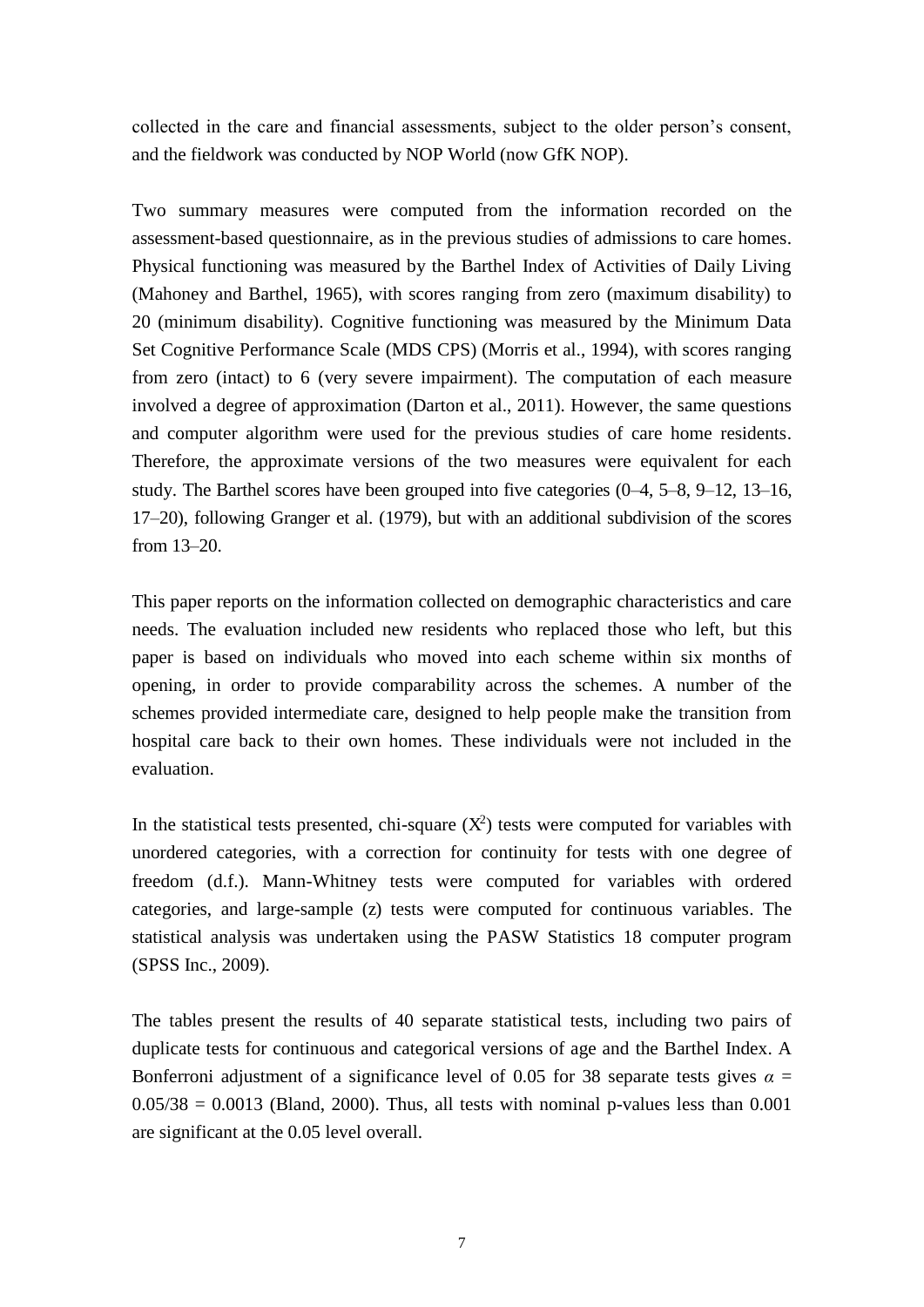#### **Results**

#### **Response**

The three villages accounted for 770 units of accommodation and the 16 smaller schemes accounted for 716 units, a total of 1,486. Excluding the accommodation designated for intermediate care and the accommodation in the villages for people who did not require care services reduced the total to 909 units, 240 in the villages and 669 in the smaller schemes, although in the villages the number of units occupied by people who required care services varied over time. The information presented relates to 609 individuals who moved into the schemes within six months of opening, 132 to the villages and 477 to the smaller schemes. The ratios of individuals to units, 55 per cent for the villages and 71 per cent for the smaller schemes, and 67 per cent overall, represent approximate response rates. Since extra care dwellings may be occupied by more than one person, these ratios are likely to be overestimates. Conversely, the calculations are based on the assumption that all of the units were occupied.

At the scheme level, the 'response rates' ranged from over 90 per cent for five schemes to between 30 and 50 per cent for five schemes. The lower figures were related to interviewer recruitment (two schemes), problems of obtaining consent (two schemes) and delays in setting up the fieldwork in one of the villages at the request of the scheme management. Five schemes were making specific provision for people with dementia, and two had 'response rates' of below 50 per cent. However, for the other three schemes the figures ranged from 74 to 91 per cent.

The 2005 survey of admissions to care homes was intended to produce a sample of 1,200 admissions. Although an estimated 2,613 admissions occurred during the fieldwork period, problems in obtaining cooperation from some of the authorities resulted in consent being obtained for only 1,029 individuals. Data were received for 820 people aged 65 or over. This corresponds to 31 per cent of the estimated number of admissions, ranging from 10 to 90 per cent for the individual authorities. However, reweighting the data to reflect the relative proportions of supported residents in the different types of local authority had very little effect on the distributions of the resident characteristics, and the unweighted figures are used here. Since extra care is more likely to provide an alternative for care homes providing personal care, this paper presents comparisons with the 494 residents known to have moved into such homes, termed 'care homes' here.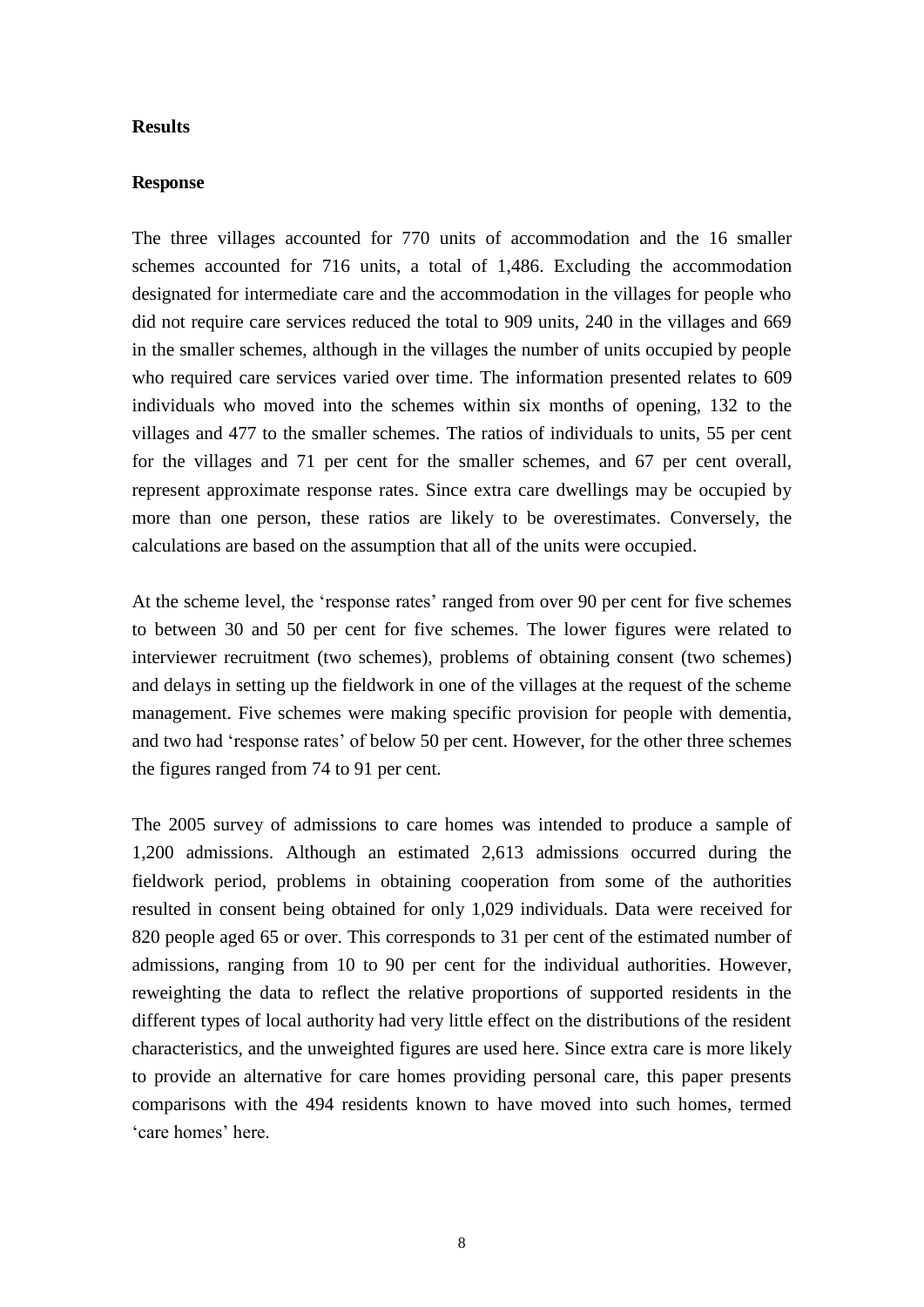#### **Demographic Characteristics**

The people who moved into extra care were younger, on average, and were more likely to be male and less likely to be widowed than those who moved into care homes (Table 1). The mean age of the residents in extra care, after excluding those aged under 65, was 80.5 years, which was still significantly lower than that for residents of care homes ( $z =$  $-10.14$ ,  $p < 0.001$ ). Although residents were aged from 30 to 105, only three were aged under 50 and only two were centenarians. Very few residents in either location were recorded as being of non-white ethnic origin, and the difference between the proportions was not statistically significant.

[Insert Table 1 about here]

#### **Housing Circumstances**

The majority of the residents in extra care had been living previously in ordinary housing (65 per cent), 19 per cent had been living in sheltered or supported housing, and 10 per cent had been living in a care home (Table 2). In contrast, the largest proportion of residents who moved into care homes had come from hospital. Some of the extra care schemes were designed to replace sheltered housing and care homes, and it is likely that, for extra care housing in general, a higher proportion of residents would have moved from private households.

The residents in extra care were more likely to have been owner-occupiers and less likely to have lived in privately-rented accommodation than those who moved into care homes. The majority of residents in both locations had been living alone, but those in extra care were more likely to have been living with others, reflecting the younger average age and the higher proportion of married individuals.

[Insert Table 2 about here]

#### **Informal and Formal Care**

Table 3 presents information on the receipt of informal care and formal care services before moving, and excludes individuals who had moved from a care home. Residents who moved into extra care were less likely to have received informal care or home care, while those who moved into care homes were more likely to have used a day centre or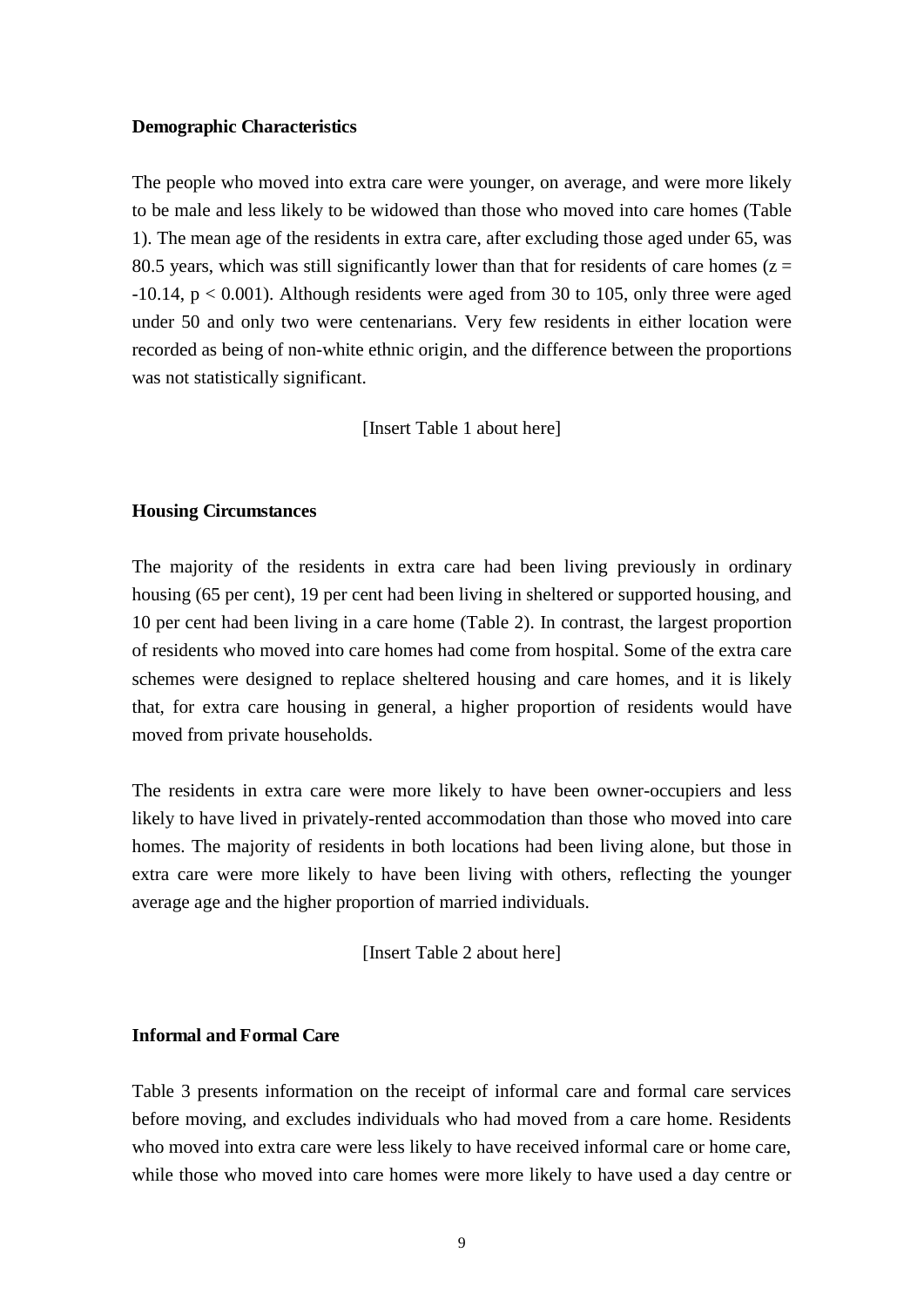received a meals service. Residents in care homes were also more likely to have received visits from a nurse, but there was no difference in the proportions that had seen an NHS therapist.

Residents who moved into extra care were less likely to have received more intensive home care. For those for whom the information was recorded, 31 per cent received more than 10 hours of home care per week, corresponding approximately to the definition of intensive home care (The Information Centre, Adult Social Care Statistics, 2007), compared with 42 per cent of those who moved into care homes.

[Insert Table 3 about here]

#### **Physical and Cognitive Functioning**

Residents who moved into extra care had much less need for assistance with activities of daily living (ADLs) and fewer problems of cognitive impairment than those who moved into care homes (Table 4). However, over half of the residents of extra care were unable to go out of doors, use stairs or steps or bath or wash all over without assistance, and about one-third required assistance with dressing, but fewer than 15 per cent required assistance with personal care needs, and only 3 per cent required assistance with feeding themselves.

The mean scores on the Barthel Index illustrate the difference between the two groups in terms of performing ADLs ( $z = 13.77$ ,  $p < 0.001$ ). The MDS CPS scores indicate that 3 per cent of those who moved into extra care suffered from severe cognitive impairment (scores 4–6), compared with 39 per cent of those who moved into a care home. For those who moved into a care home providing nursing care, the equivalent figure was 54 per cent.

It is likely that the information obtained for the schemes with the lowest 'response rates' related to less frail residents, particularly those with little cognitive impairment. However, there were substantial variations in the levels of need for assistance with ADLs, which did not appear to be associated with the level of response. The mean for the Barthel Index ranged from 11.4 to 17.7, compared with 10.4 for care homes, but in one scheme the proportion of residents with high levels of dependence (Barthel scores 0–8) was slightly higher (36 per cent) than the overall figure for care homes (35 per cent). For two of the villages, the level of physical dependence among the residents in receipt of care services was relatively high, with mean Barthel Index values of 12.6 and 12.9, respectively. The proportion of residents with cognitive impairment (MDS CPS scores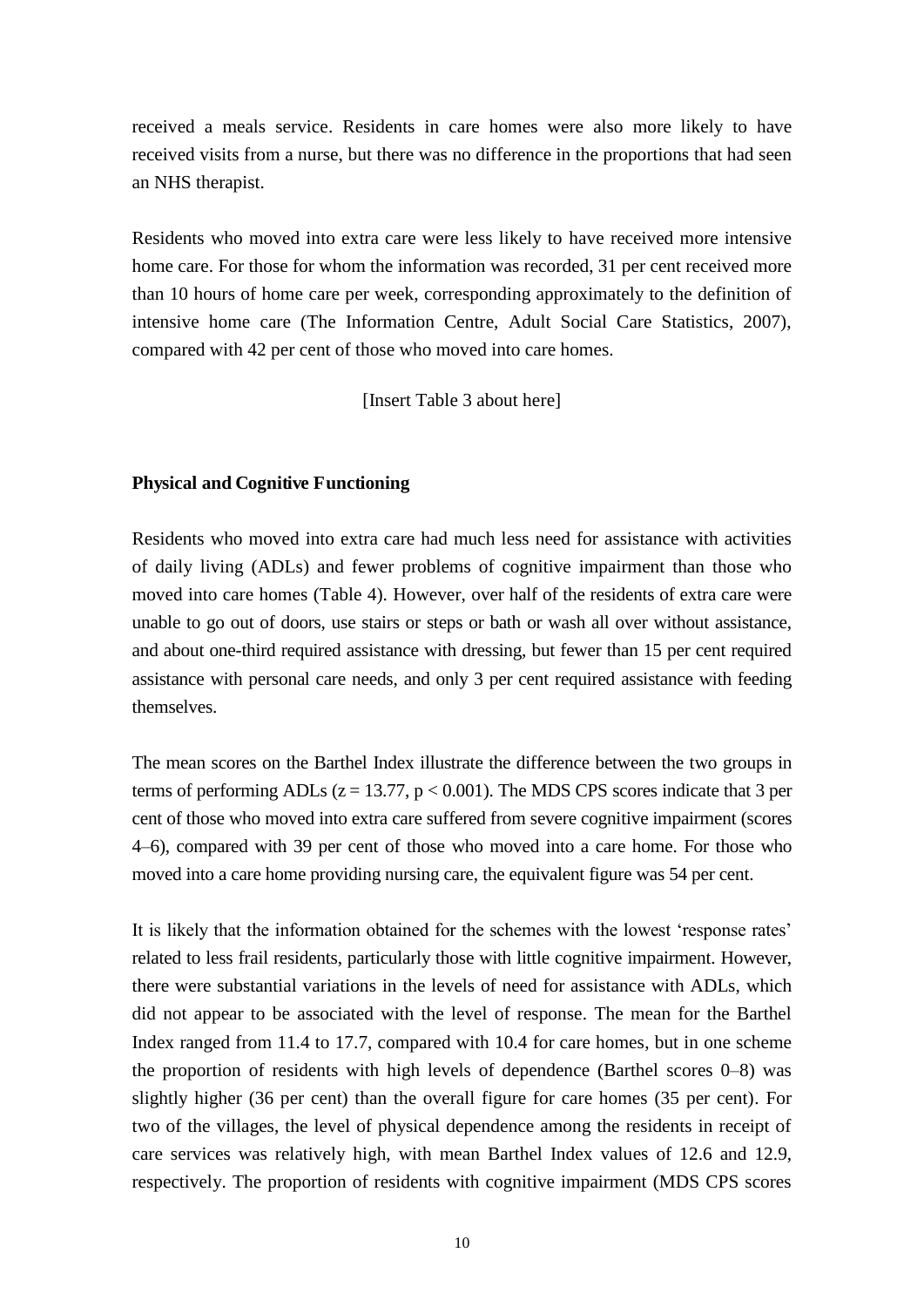1-6) ranged from 6 to 61 per cent, and the figures for the schemes with the lowest 'response rates' were within this range. The residents in the villages had relatively low levels of cognitive impairment, and those in two of the villages had the lowest levels overall: 6 and 11 per cent, respectively. However, there was less variation between the schemes in terms of severe cognitive impairment. Excluding the schemes with the highest 'response rates', those designed specifically to provide for residents with dementia had the highest proportions with severe cognitive impairment: 7, 11 and 15 per cent, respectively.

For those who moved into extra care, information was also collected about instrumental activities of daily living (IADLs), relating to domestic tasks. Over two-thirds required assistance with tasks such as housework, shopping and personal laundry, and about 50 per cent required help to prepare hot meals. Thirty-five per cent required assistance to make snacks and hot drinks, but only 13 per cent required assistance with using the telephone, both activities being important in extra care, where residents' apartments have kitchen facilities and telecare systems may require residents to use sophisticated technology.

[Insert Table 4 about here]

#### **Medical History**

The items on medical history (Table 5) were drawn from a previous study of hospital admissions (Acquilla et al., 1987), with the addition of diabetes, and included factors found to predict admission to care homes and survival in care homes (Bebbington et al., 2001; Netten et al., 2001). Each one was recorded as a binary, 'yes/no', item.

Consistent with the differences in assessed levels of cognitive impairment, residents who moved into extra care were much less likely to have been diagnosed as having dementia than those who moved into care homes. They were also less likely to have been diagnosed as having depression, but there was no statistically significant difference between the proportions diagnosed as having other psychiatric disorders.

The differences between the two groups of residents were small for four of the seven medical conditions for which comparable information was obtained. However, 45 per cent of the residents of extra care were recorded as suffering from musculoskeletal conditions, such as arthritis, rheumatism and osteoporosis, compared with 35 per cent of the residents of care homes, and 29 per cent were recorded as suffering from cardiovascular disease, compared with 22 per cent of the residents of care homes.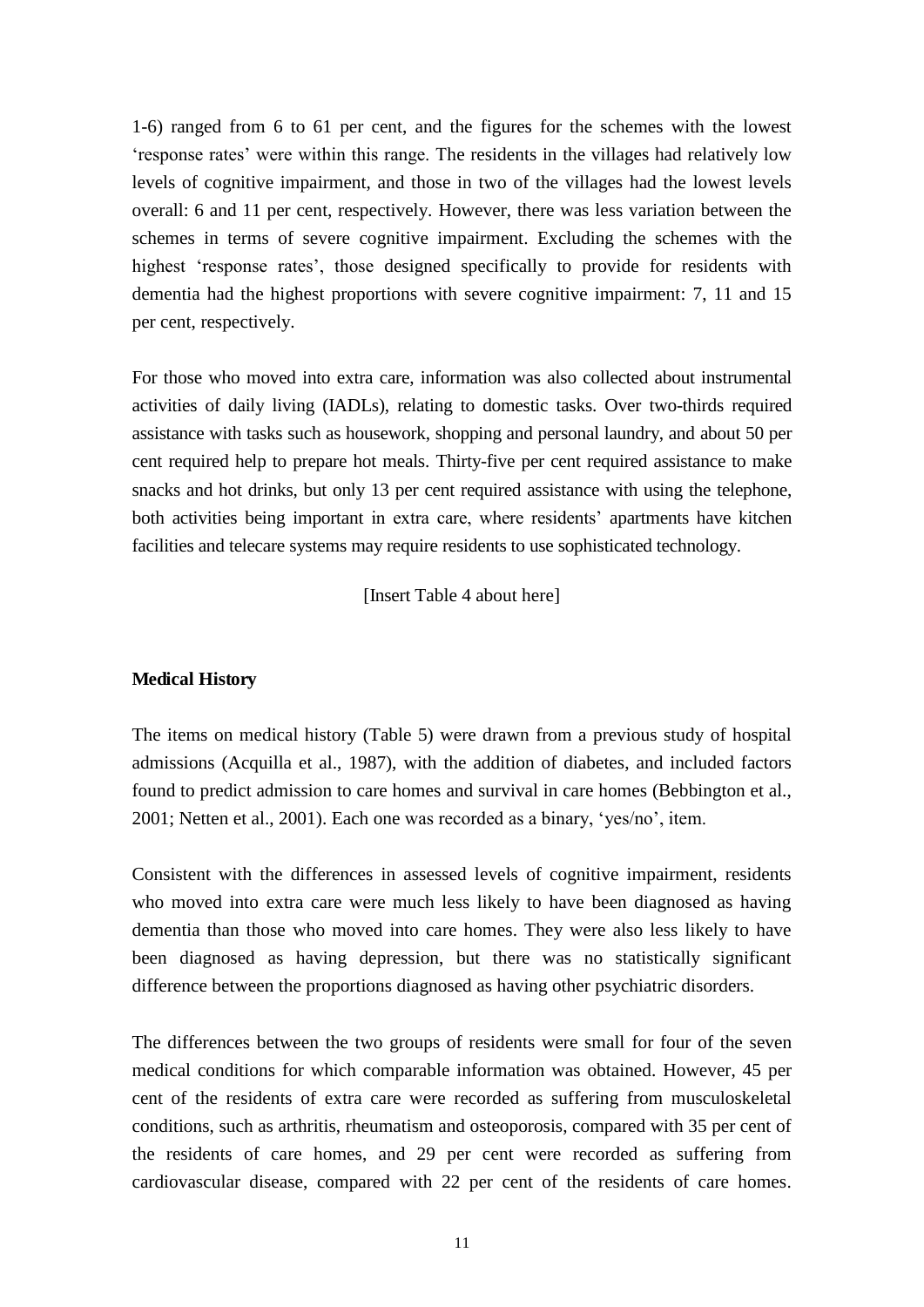Conversely, 7 per cent were recorded as suffering from the effects of a fracture, compared with 12 per cent of those who moved into a care home.

The residents who moved into extra care were slightly less likely to suffer from blindness, but there was no difference between the groups for deafness.

[Insert Table 5 about here]

#### **Discussion**

This paper presents information collected from 19 schemes that were developed in response to a specific government capital funding programme, and they may not be representative of extra care schemes in general. However, the study should add significantly to the evidence base on extra care schemes and their residents.

The study involved collecting data at a time when the schemes were opening and residents were facing considerable personal upheaval. Specific research arrangements had to be negotiated with each scheme while ensuring that a consistent approach was adopted. A standardised data collection procedure was designed to correspond, as far as possible, to those used in several previous studies of admissions to care homes. However, information could only be collected about the characteristics of residents who received a care assessment. Inevitably, there were differences in the success of the process in different schemes, and it is likely that the information obtained from the schemes with the lowest levels of response related to less frail residents. However, higher levels of response were obtained for most schemes and did not appear to be related to levels of frailty.

Comparisons with other studies are limited by differences in the information collected and the specific circumstances and clientele of the individual schemes. However, the proportion of male residents was similar to that in a number of other studies (Croucher et al., 2003; Bernard et al., 2007; Housing 21, 2008), although it was higher than in the retirement village examined by Evans and Means (2007). With the exception of the small number of younger adults and centenarians, the age range of the residents was similar to that reported by Evans and Means (2007), and by Brooker et al. (2009). However, the mean age for the predominantly working-class residents in the study by Bernard et al. (2007) was lower.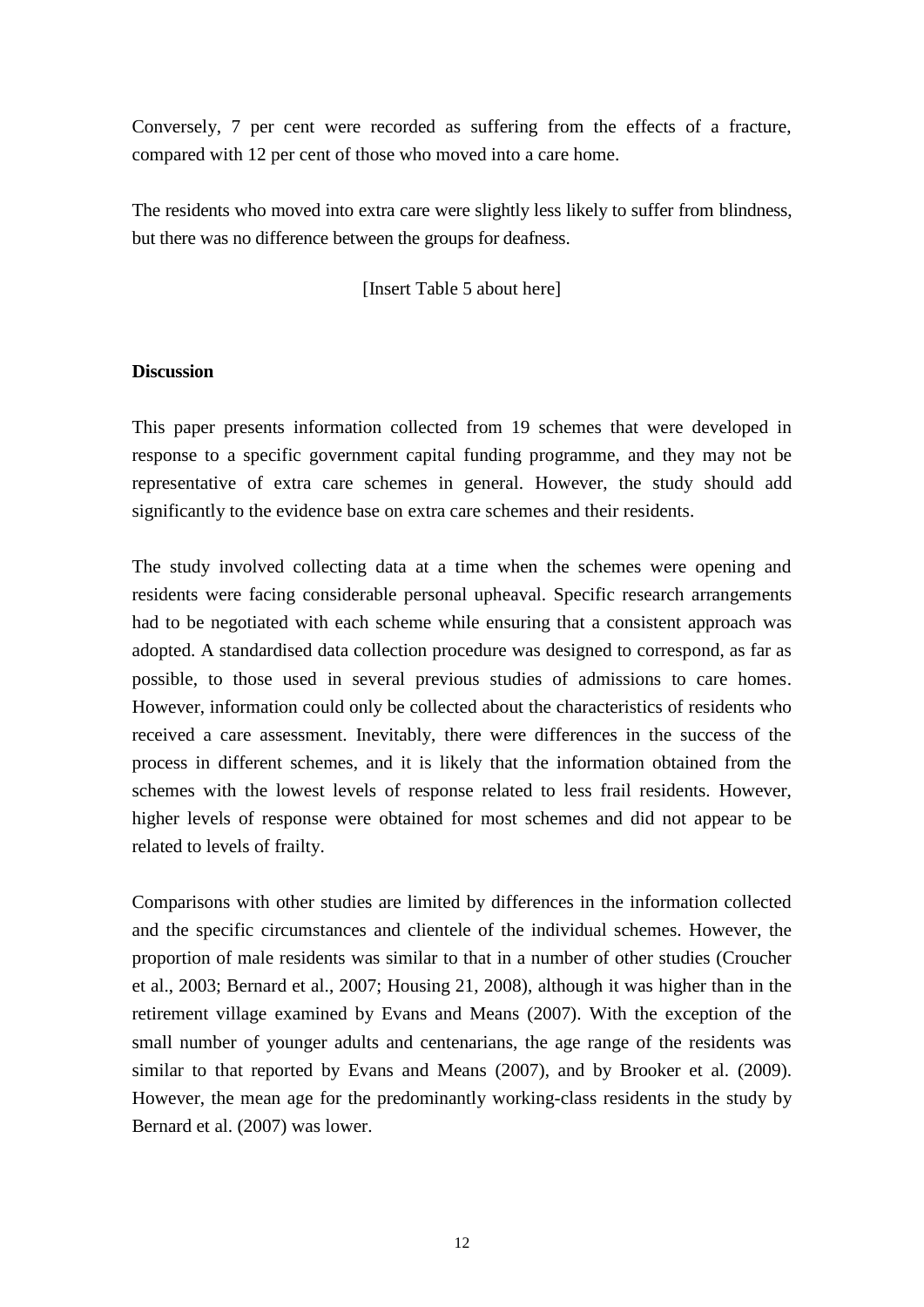The proportions of residents who required help with ADLs and IADLs were similar to those reported by Evans and Means (2007) for several items, despite differences in the questions used. In relation to cognitive and psychological functioning, the Housing 21 study reported a similar figure for a diagnosis of dementia, but a lower figure for depression. However, the figure quoted for the general population, of 'up to 15 per cent' (Housing 21, 2008, p.3), was similar to that for the current study. Brooker et al. (2009) classified between 23 and 47 per cent of residents in small to medium schemes (up to 80 residents) as having cognitive impairment, compared with between 24 and 61 per cent for the 16 smaller schemes here. Brooker et al. used the Mini Mental State Examination (MMSE) (Folstein et al., 1975), but there is a close correspondence with the MDS CPS (Morris et al., 1994).

Compared with residents of private households, those in extra care housing were less able to undertake personal care and domestic tasks. For example, among the residents aged 75 and over in the 2001 General Household Survey, only 11 per cent were unable to bath, shower or wash all over, and 4 per cent were unable to dress or undress, while 21 per cent were unable to do household shopping (Traynor and Walker, 2003).

Greater difficulties arise in making international comparisons. There has been more emphasis on housing-based solutions for providing accommodation with care in many European countries (Winters, 2001). However, information about residents is limited. In the USA there is a highly developed retirement community industry, dating back to the 1920s (Hunt et al., 1984). More recently, assisted living has been the most rapidly growing form of housing for older people (Hawes et al., 2003). Assisted living shares similar characteristics with extra care housing (Regnier, 2002; Hawes et al., 2003), but there is substantial variation across states and developments often provide inferior facilities to those expected in the UK. For example, 57 per cent of the units were rooms and 43 per cent were apartments (Hawes et al., 2003). Wolf and Jenkins (2008) found that residents in assisted living had much greater care needs in terms of ADLs than people living in the community, but the average level of need was much lower than in the extra care schemes reported here.

Overall, the people who moved into extra care were substantially less physically and cognitively impaired than those who moved into care homes, although several schemes had a significant minority of residents with high levels of physical dependency. A number of the schemes were intended to make specific provision for people with dementia, but levels of severe cognitive impairment were very low compared with care homes. In general, as noted elsewhere (Fletcher et al., 1999; Croucher et al., 2007),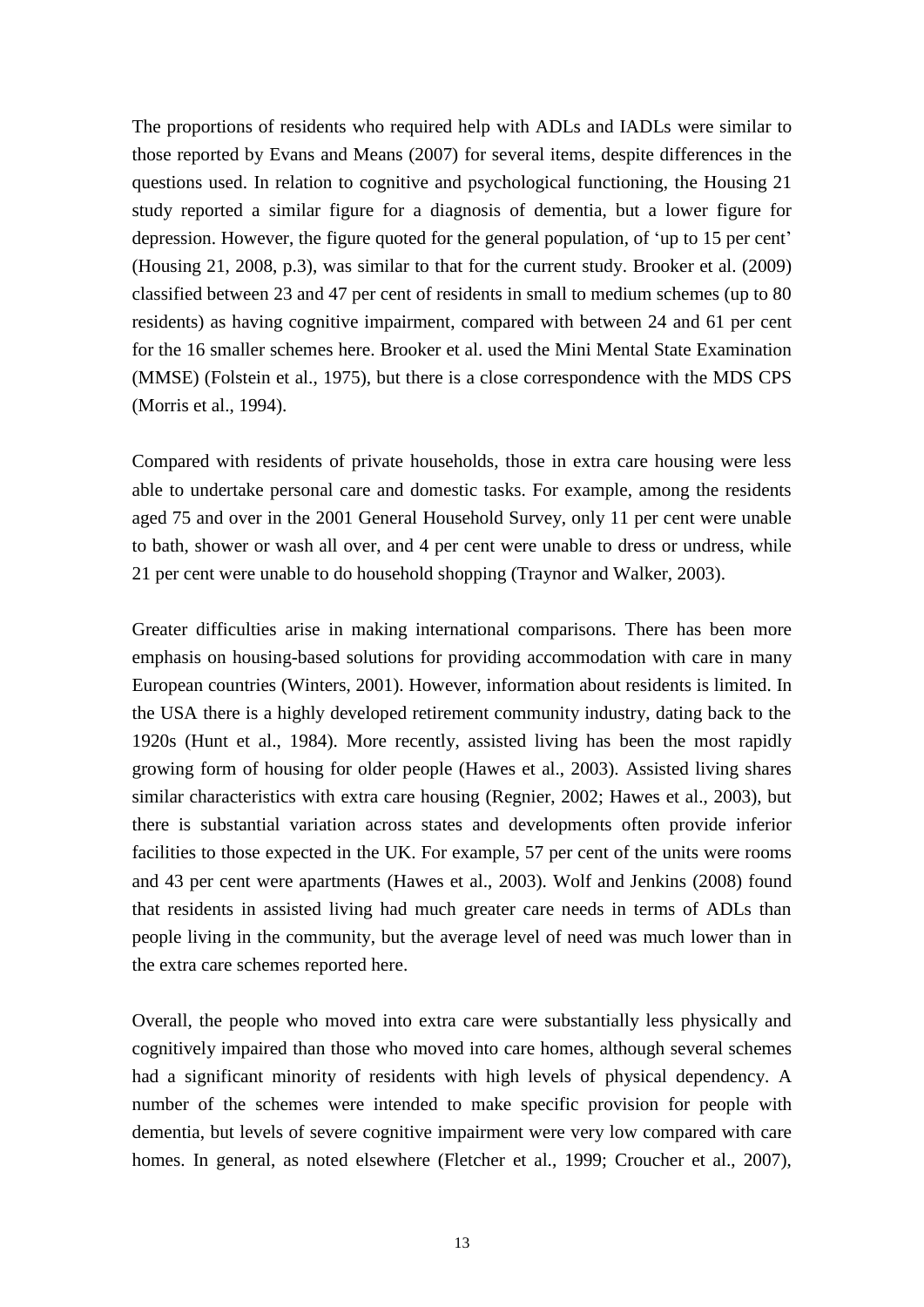admissions policies required new residents to have relatively few problems of cognitive functioning, so that they could become familiar with their accommodation before the possible development of more severe problems. Vallelly and colleagues (2006) found that extra care could provide residents with dementia with a good quality of life. However, a number of studies suggest that extra care cannot easily support people with more severe problems (Croucher et al., 2006, 2007), and some residents in the study by Vallelly et al. did move to other settings, for example those who developed severe behavioural problems. Compared with admissions to care homes, a move into extra care is more likely to be a planned move, looking ahead rather than responding to immediate needs or a crisis.

However, the use of extra care housing to provide an alternative to, or even a replacement for, residential care, has important implications. Local authorities have increased eligibility criteria for social care (Commission for Social Care Inspection, 2008), and have been exerting pressure on housing providers to increase the number of residents with higher care needs (Murphy and Miller, 2008). Some providers have agreed to do this. Typically, however, schemes aim for a balance of residents with high, medium and low care needs, although there are differences in the interpretation of these categories (Murphy and Miller, 2008), and resident profiles vary considerably (Croucher et al., 2007). This appears to be the case in the present study.

Demographic changes and increased expectations will have a substantial impact on the demand for accommodation for older people (Department for Communities and Local Government, 2008; Homes and Communities Agency, 2009). However, extra care provision is relatively limited, and the results of the study suggest that only a proportion of places in extra care should be considered to be a true alternative to care home provision, while for villages the proportion would be even lower. Although the current economic downturn has affected private developers more than the voluntary, housing association sector (Laing  $\&$  Buisson, 2010), it is unclear whether there will be much expansion in the next few years. Part of the rationale for having a mix of residents is to encourage the development of a vibrant and active community. However, a number of studies have identified concerns about the level of care needs of some of the other residents (Croucher et al., 2003; Evans and Means, 2007; Croucher and Bevan, 2010), and an increase in the proportion of people with higher needs could discourage more active potential residents. Furthermore, the balance between residents with different levels of need is also affected by changes in their needs over time, and maintaining this balance appears particularly difficult (Baker, 2002). Without the development of a range of specialist housing, including provision for people with greater care needs,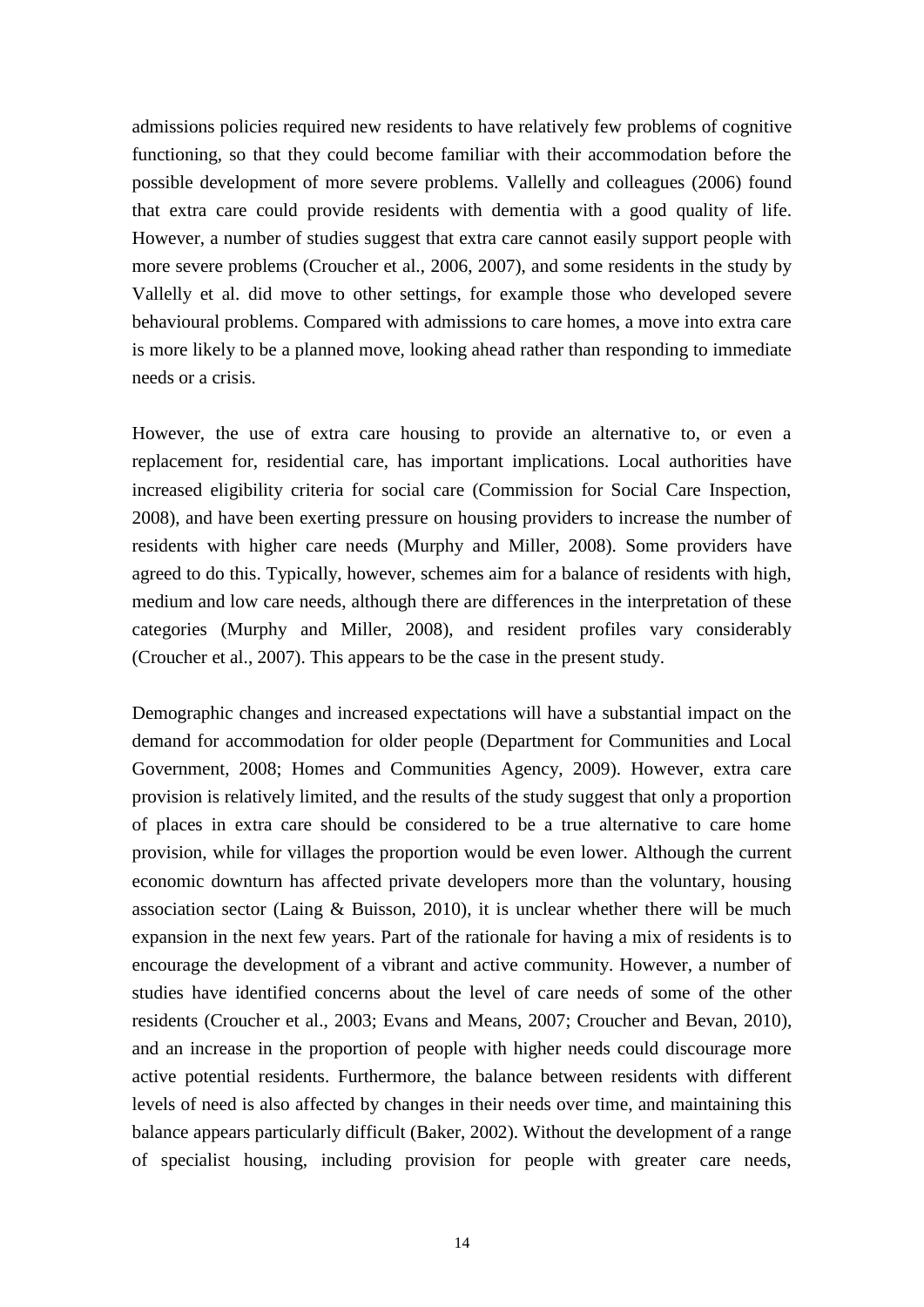particularly those suffering from dementia, there is a risk that extra care housing will become occupied by increasingly frail residents, without the staffing levels needed to support their greater care needs.

In evaluating the impact of extra care, consideration needs to be given both to the outcomes for residents with equivalent characteristics to those moving into care homes and to the outcomes for those who are more able. Apart from living in a different care environment, those who are more dependent are also living with others who are less impaired. The effects of this could be positive, with other residents providing a source of support, or negative, with more dependent residents feeling isolated and less a part of the community (Croucher et al., 2003, 2006). For the more able residents, the question is whether moving into the enabling environment of extra care prevents deterioration, and this will be less easy to demonstrate. However, the evaluation provided an opportunity to follow up residents in a range of different schemes, and should add considerably to the understanding of the development of extra care housing for older people.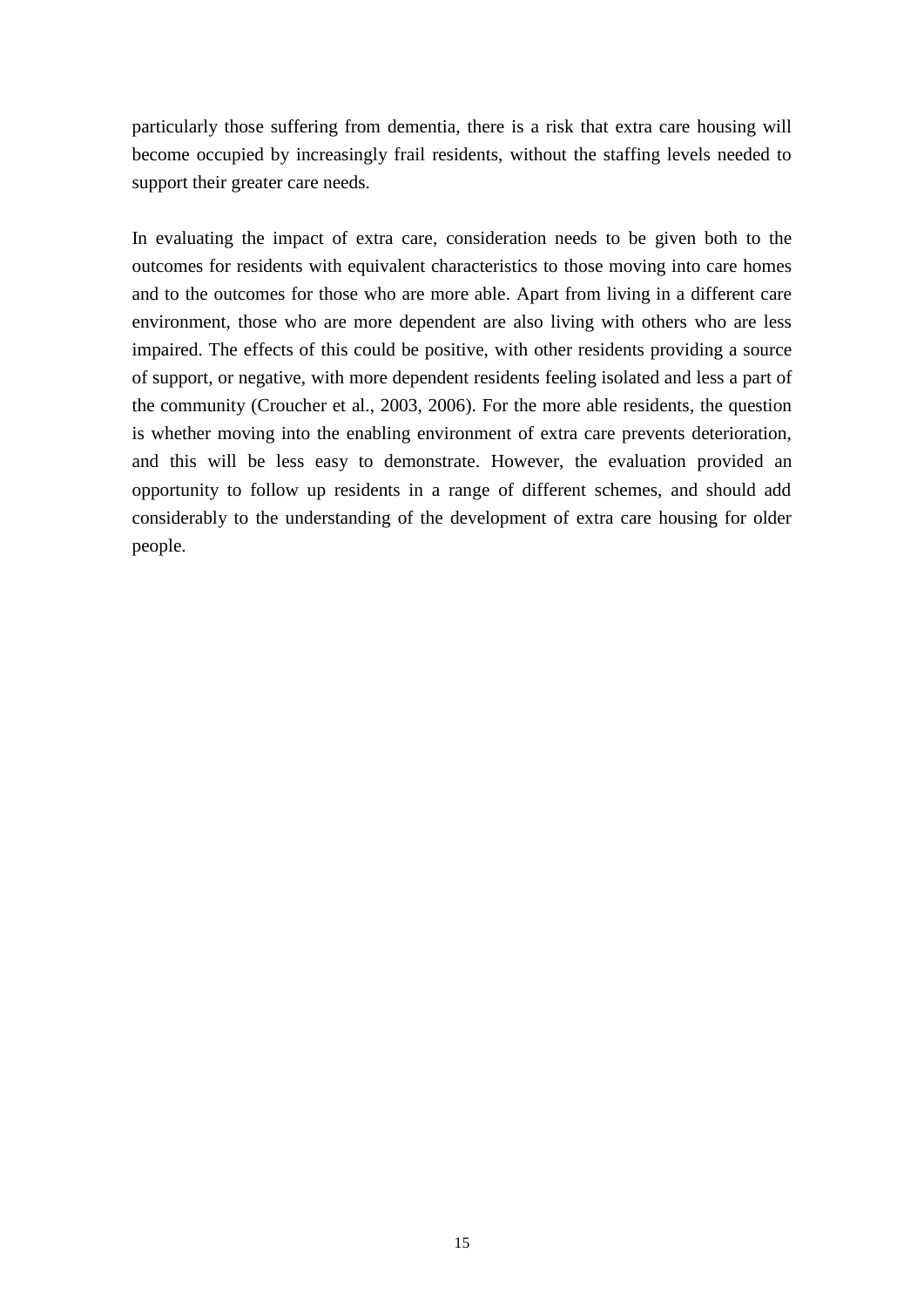#### **Acknowledgements**

This research study was funded by the Department of Health and was conducted as part of the PSSRU Housing and Care Programme. We would like to thank Jeremy Porteus at the Department of Health and the members of the Steering Group for their guidance; the Housing Learning and Improvement Network (funded by the Department of Health); our social services liaison contacts; the Registered Social Landlords (housing associations); the staff of the schemes; and, particularly, the residents who gave up their time to be interviewed for the project and shared their personal views and experiences with us so openly and honestly. Lesley Cox and Jane Dennett undertook the data preparation work at the PSSRU. The views expressed in this paper are those of the authors and are not necessarily those of the Department of Health.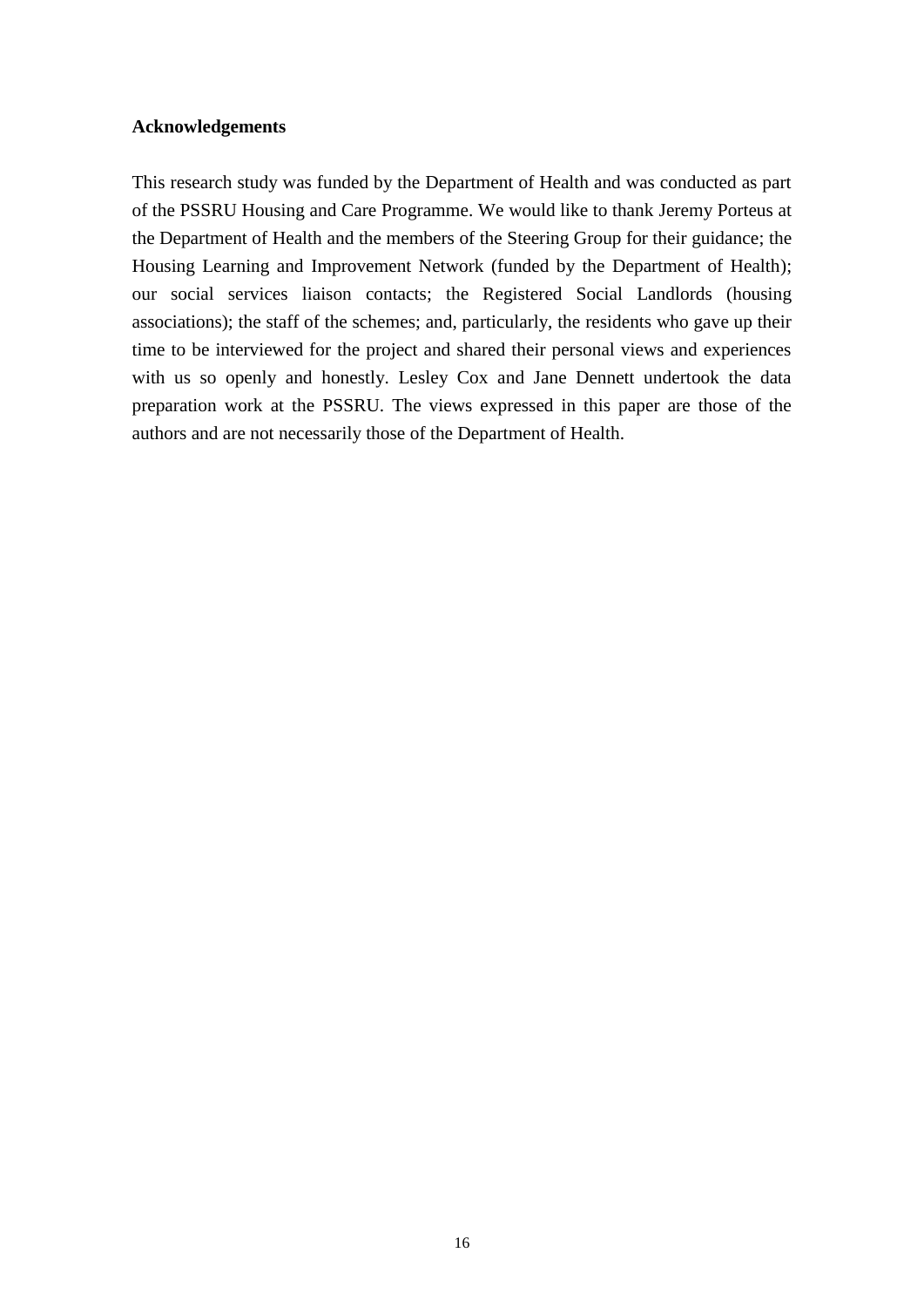#### **References**

Acquilla, S., Challis, D.J., Darton, R.A. and Stone, M. (1987) Report of the Darlington Day Census, 1987. PSSRU Discussion Paper No. 550. Personal Social Services Research Unit, University of Kent at Canterbury, Canterbury.

Appleton, N. and Shreeve, M. (2003) Now for Something Different *–* The ExtraCare *Charitable Trust's Approach to Retirement Living*. Old Chapel Publishing, Witney.

Baker, T. (2002) An Evaluation of an extraCare Scheme: Runnymede Court, Estover, Plymouth. Hanover Housing Group, Staines.

Bebbington, A., Darton, R. and Netten, A. (2001) Care Homes for Older People: Volume 2. Admissions, Needs and Outcomes. The 1995/96 National Longitudinal Survey of Publicly-Funded Admissions. Personal Social Services Research Unit, University of Kent at Canterbury, Canterbury.

Bernard, M., Bartlam, B., Sim, J. and Biggs, S. (2007) Housing and care for older people: life in an English purpose-built retirement village. Ageing and Society, **27**, Part 4, 555-578.

Bland, M. (2000) An Introduction to Medical Statistics, 3rd ed. Oxford University Press, Oxford.

Brooker, D.J., Argyle, E. and Clancy, D. (2009) The mental health needs of people living in extra care housing. Journal of Care Services Management, **3**, No. 3, 295-309.

Cm 4169 (1998) Modernising Social Services: Promoting Independence, Improving Protection, Raising Standards. The Stationery Office, London.

Cm 6499 (2005) Independence, Well-Being and Choice. Our Vision for the Future of Social Care for Adults in England. The Stationery Office, Norwich.

Cm 7673 (2009) Shaping the Future of Care Together. The Stationery Office, Norwich.

Commission for Social Care Inspection (2008) Cutting the Cake Fairly. CSCI Review of Eligibility Criteria for Social Care. Commission for Social Care Inspection, London.

Croucher, K. and Bevan, M. (2010) Telling the Story of Hartfields: A New Retirement Village for the 21st Century. Joseph Rowntree Foundation, York.

Croucher, K., Pleace, N. and Bevan, M. (2003) *Living at Hartrigg Oaks: Residents' Views of the UK's First Continuing Care Retirement Community*. Joseph Rowntree Foundation, York.

Croucher, K., Hicks, L. and Jackson, K. (2006) Housing with Care for Later Life: A Literature Review. Joseph Rowntree Foundation, York.

Croucher, K., Hicks, L., Bevan, M. and Sanderson, D. (2007) Comparative Evaluation of Models of Housing with Care for Later Life. Joseph Rowntree Foundation, York.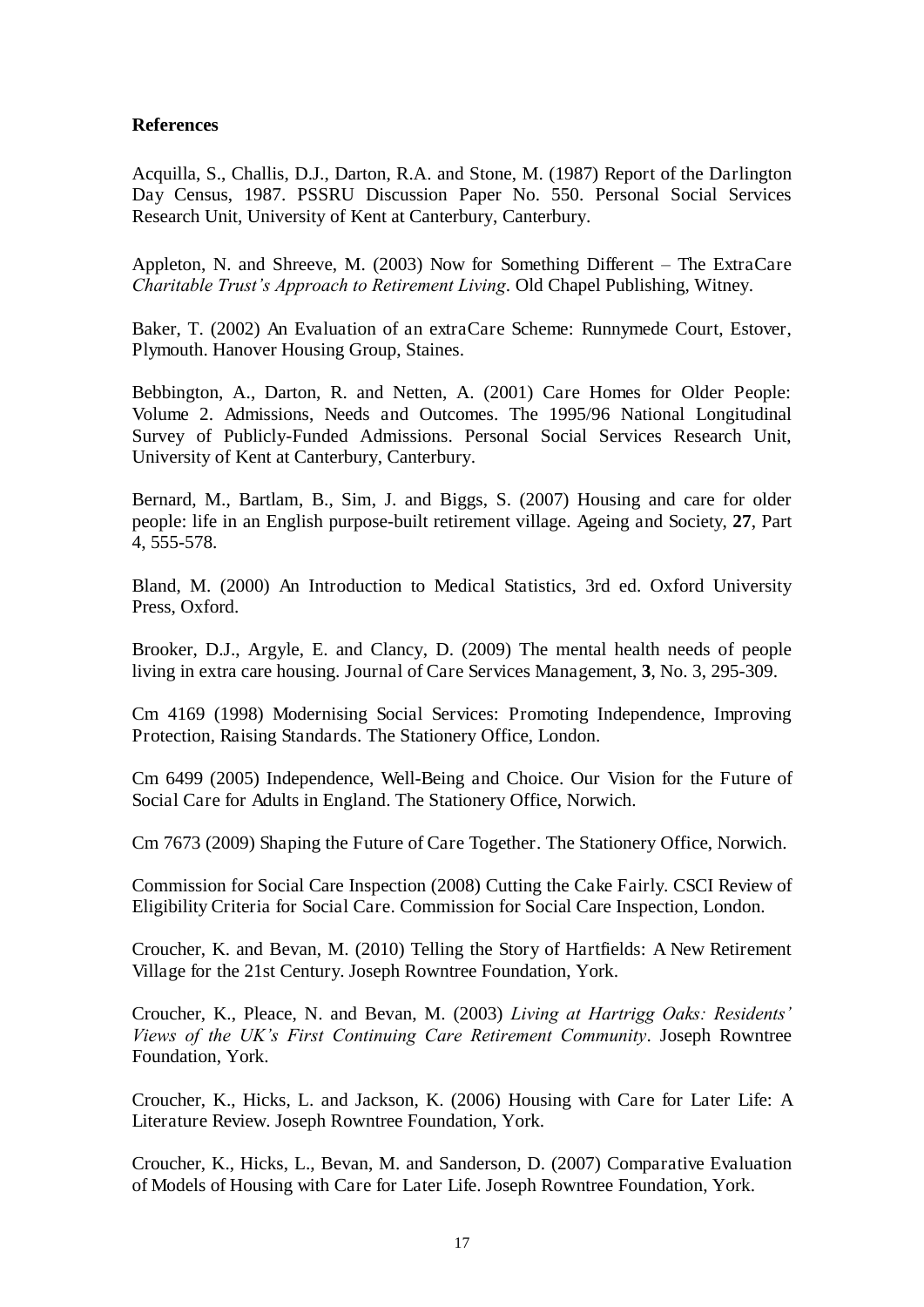Darton, R. and Callaghan, L. (2009) The role of extra care housing in supporting people with dementia: early findings from the PSSRU evaluation of extra care housing. Journal of Care Services Management, **3**, No. 3, 284-294.

Darton, R., Forder, J., Bebbington, A., Netten, A., Towers, A. and Williams, J. (2006) Analysis to Support the Development of Relative Needs Formulae for Older People: Final Report. PSSRU Discussion Paper No. 2265/3. Personal Social Services Research Unit, University of Kent, Canterbury.

Darton, R., Bäumker, T., Callaghan, L., Holder, J., Netten, A. and Towers, A. (2008) Evaluation of the Extra Care Housing Funding Initiative: Initial Report. PSSRU Discussion Paper No. 2506/2. Personal Social Services Research Unit, University of Kent, Canterbury.

Darton, R., Forder, J., Netten, A., Bebbington, A., Holder, J. and Towers, A. (2010) Slicing up the pie: allocation of central government funding of care of older people. Social Policy and Administration, **44**, No. 5, 529-553.

Darton, R., Bäumker, T., Callaghan, L. and Netten, A. (2011) The PSSRU Evaluation of the Extra Care Housing Initiative: Technical Report. PSSRU Discussion Paper No. 2783. Personal Social Services Research Unit, University of Kent, Canterbury.

Department for Communities and Local Government (2008) Lifetime Homes, Lifetime Neighbourhoods. A National Strategy for Housing in an Ageing Society. Department for Communities and Local Government, London.

Department of Health (2003a) Extra Care Housing Directory. Change Agent Team, Housing Learning and Improvement Network, and Elderly Accommodation Counsel. Department of Health, London.

Department of Health (2003b) Extra Care Housing for Older People: An Introduction for Commissioners. Department of Health, London.

Department of Health (2003c) Government Announces Funding for Extra Care Housing. Press Release 2003/0248. Department of Health, London.

Department of Health (2004) New Report Shows that Standards of Care for Older People in Homes are Improving. Press Release 2004/0117. Department of Health, London.

Department of Health (2005) *Adults' Personal Social Services (PSS): Specific Revenue*  and Capital Grant Allocations for 2006-07 & 2007-*08; Children's Services: Child &*  Adolescent Mental Health Services Grant Allocations for 2006-07 & 2007-08. LASSL (2005)6. Department of Health, London.

Department of Health (2010) A Vision for Adult Social Care: Capable Communities and Active Citizens. Department of Health, London.

Elderly Accommodation Counsel (2009) Statistics on Specialist Housing Provision for Older People in England. Elderly Accommodation Counsel, London.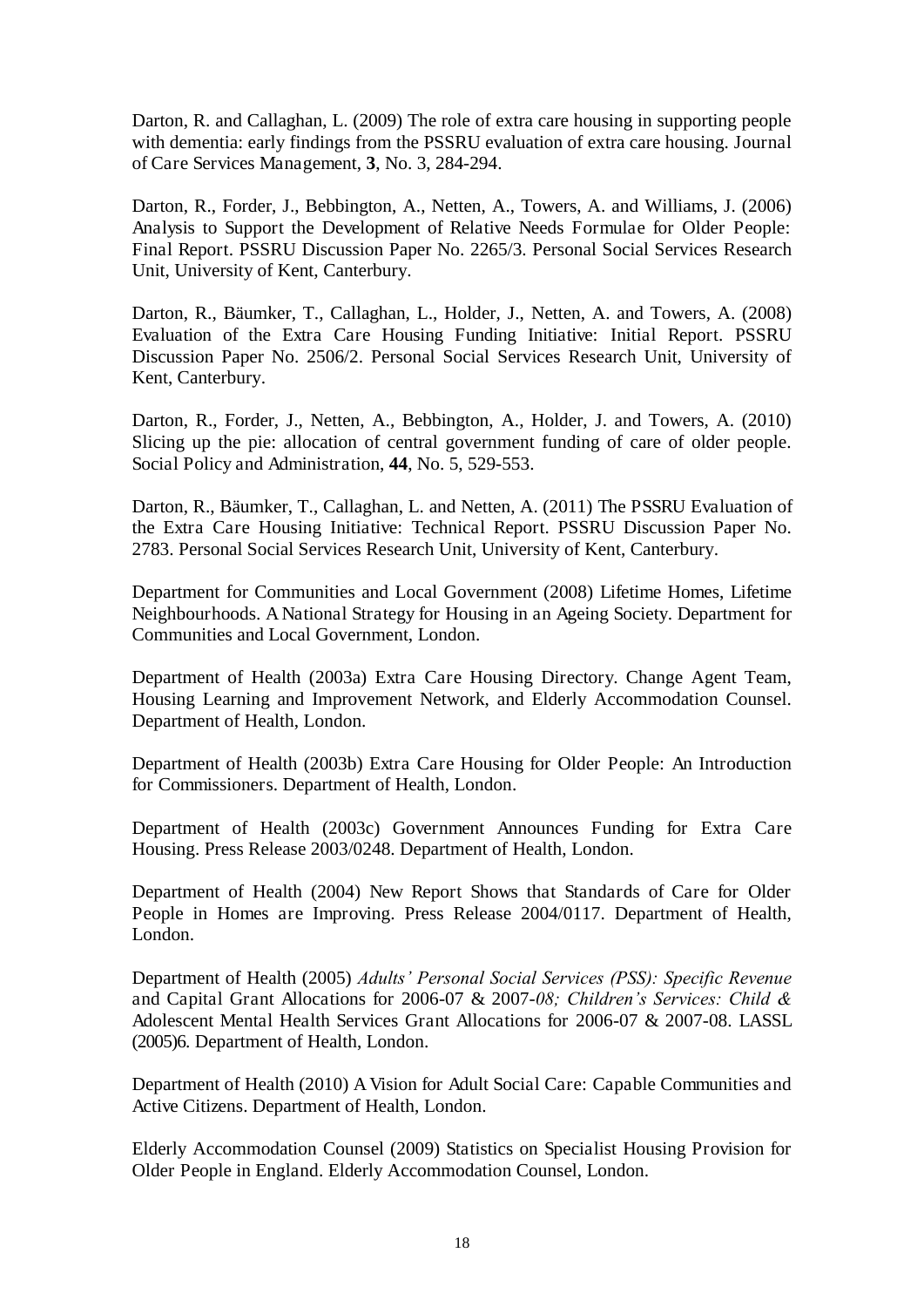Evans, S. (2009) Community and Ageing: Maintaining Quality of Life in Housing with Care Settings. Policy Press, Bristol.

Evans, S. and Means, R. (2007) Balanced Retirement Communities? A Case Study of Westbury Fields. St Monica Trust, Bristol.

Evans, S. and Vallelly, S. (2007) Social Well-Being in Extra Care Housing. Joseph Rowntree Foundation, York.

Fletcher, P., Riseborough, M., Humphries, J., Jenkins, C. and Whittingham, P. (1999) Citizenship and Services in Older Age: The Strategic Role of Very Sheltered Housing. Housing 21, Beaconsfield.

Folstein, M.F., Folstein, S.E. and McHugh, P.R. (1975) "Mini-Mental State". A practical method for grading the cognitive state of patients for the clinician. Journal of Psychiatric Research, **12**, No. 3, 189-198.

Granger, C.V., Albrecht, G.L. and Hamilton, B.B. (1979) Outcome of comprehensive medical rehabilitation: measurement by PULSES profile and the Barthel Index. Archives of Physical Medicine and Rehabilitation, **60**, 145-154.

Hawes, C., Phillips, C.D., Rose, M., Holan, S. and Sherman, M. (2003) A national survey of assisted living facilities. The Gerontologist, **43**, No. 6, 875-882.

HM Government (2010) The Coalition: Our Programme for Government. Cabinet Office, London.

Homes and Communities Agency (2009) HAPPI. Housing Our Ageing Population: Panel for Innovation. Homes and Communities Agency, London.

Housing Learning & Improvement Network (2003) Extra Care Strategic Developments in North Yorkshire. Case Study No. 1. Housing Learning & Improvement Network, Health and Social Care Change Agent Team, Department of Health, London.

Housing 21 (2008) Care and Wellbeing Survey 2007 *–* Summary Findings. Housing 21 Research Briefing No. 001. RS1/icon/2008/05. Housing 21, London.

Hunt, M.E., Feldt, A.G., Marans, R.W., Pastalan, L.A. and Vakalo, K.L. (1984) Retirement Communities: An American Original. The Haworth Press, New York.

Kingston, P., Bernard, M., Biggs, S. and Nettleton, H. (2001) Assessing the health impact of age-specific housing. Health and Social Care in the Community, **9**, No. 4, 228-234.

Laing & Buisson (2009) Care of Elderly People UK Market Survey 2009, 22nd ed. Laing & Buisson, London.

Laing & Buisson (2010) Extra-Care Housing UK Market Report 2010, 10th ed. Laing & Buisson, London.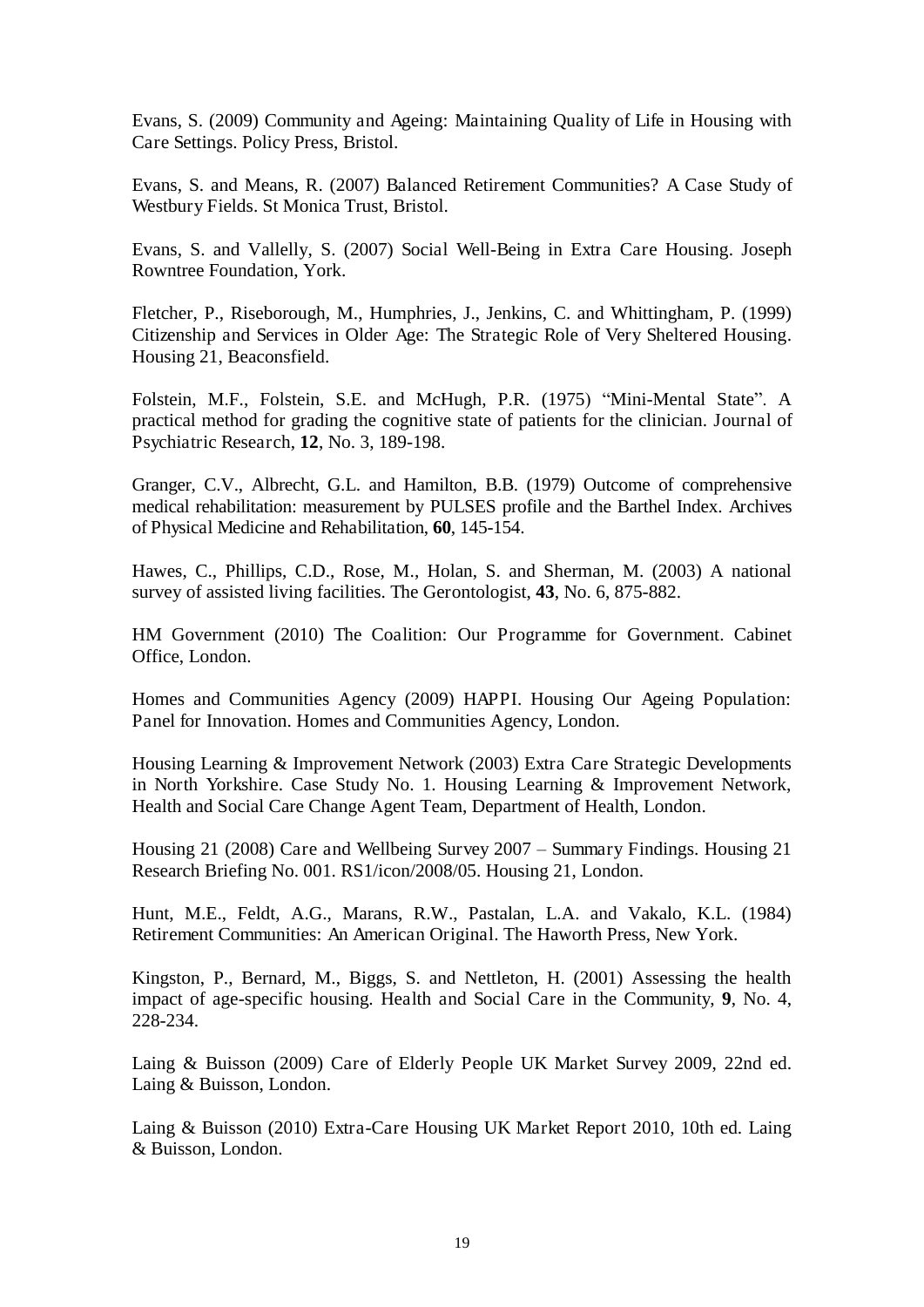Mahoney, F.I. and Barthel, D.W. (1965) Functional evaluation: the Barthel Index. Maryland State Medical Journal, **14**, Issue 2, 61-65.

Morris, J.N., Fries, B.E., Mehr, D.R., Hawes, C., Phillips, C., Mor, V. and Lipsitz, L.A. (1994) MDS Cognitive Performance Scale. Journal of Gerontology: Medical Sciences, **49**, No. 4, M174-M182.

Murphy, W. and Miller, L. (2008) Nomination Arrangements in Extra Care Housing. Factsheet No. 25. Housing Learning & Improvement Network, Care Services Improvement Partnership, Department of Health, London.

Netten, A., Darton, R., Bebbington, A. and Brown, P. (2001) Residential or nursing home care? The appropriateness of placement decisions. Ageing and Society, **21**, Part 1, 3-23.

Office of the Deputy Prime Minister (2006) A Sure Start to Later Life: Ending Inequalities for Older People. A Social Exclusion Unit Final Report. Office of the Deputy Prime Minister, London.

Regnier, V. (2002) Design for Assisted Living: Guidelines for Housing the Physically and Mentally Frail. John Wiley & Sons, New York.

SPSS Inc. (2009) PASW Statistics 18, Release 18.0.0. SPSS Inc., Chicago, IL.

The Information Centre, Adult Social Care Statistics (2007) Community Care Statistics 2006. Home Care Services for Adults, England. The Information Centre, Leeds.

Traynor, J. and Walker, A. (2003) People Aged 65 and Over: Results of a study carried out on behalf of the Department of Health as part of the 2001 General Household Survey. The Stationary Office, London.

Vallelly, S., Evans, S., Fear, T. and Means, R. (2006) Opening Doors to Independence *–* A Longitudinal Study Exploring the Contribution of Extra Care Housing to the Care and Support of Older People with Dementia. Housing 21, London.

Winters, S. (ed.) (2001) Lifetime Housing in Europe. Proceedings of the European Seminar and Colloquium 'Living Tomorrow Starts Today', Leuven, 4-5 December 2000. Hoger instituut voor de arbeid, Leuven.

Wolf, D.A. and Jenkins, C. (2008) Family care and assisted living: an uncertain future? In S.M. Golant and J. Hyde (eds) The Assisted Living Residence: A Vision for the Future, 198-222. The Johns Hopkins University Press, Baltimore, MD.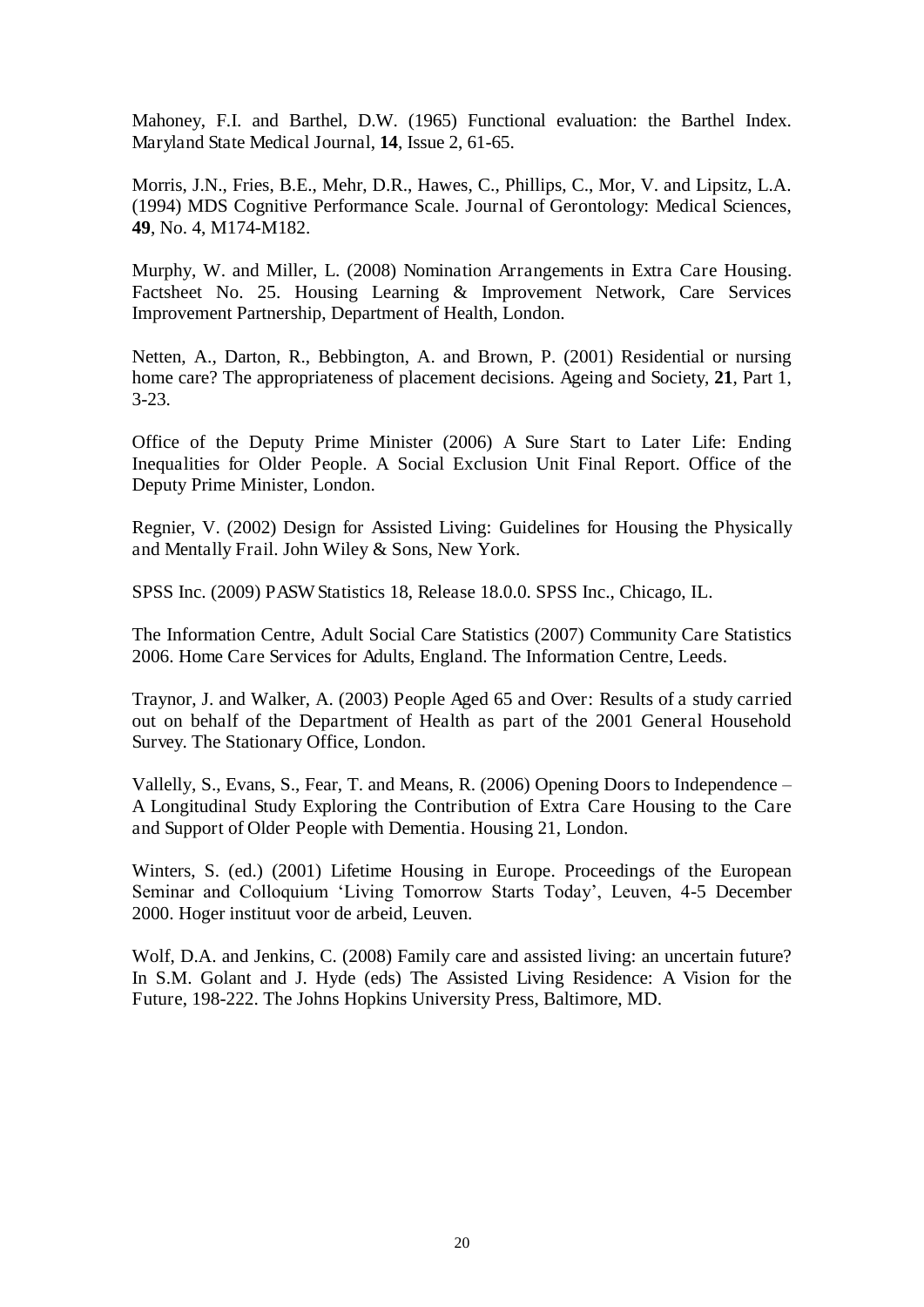|                                                                                                                                                                                    | Extra care                                                                     |                                                                     | Care homes                                                              |                                                            | p-value          |
|------------------------------------------------------------------------------------------------------------------------------------------------------------------------------------|--------------------------------------------------------------------------------|---------------------------------------------------------------------|-------------------------------------------------------------------------|------------------------------------------------------------|------------------|
|                                                                                                                                                                                    | N <sub>0</sub>                                                                 | $\%$                                                                | No.                                                                     | $\%$                                                       |                  |
| Age<br>Minimum<br>Mean<br>Maximum<br>Standard error<br>No. of cases                                                                                                                | 30<br>77.0<br>105<br>0.44<br>601                                               |                                                                     | 65<br>85.2<br>102<br>0.31<br>494                                        |                                                            | < 0.001          |
| Age group<br>Under 65<br>65 to 69<br>70 to 74<br>75 to 79<br>80 to 84<br>85 to 89<br>90 and over<br>Missing<br><b>Sex</b><br>Male<br>Female<br>Missing                             | 95<br>46<br>76<br>104<br>105<br>106<br>69<br>8<br>206<br>403<br>$\overline{0}$ | 15.8<br>7.7<br>12.6<br>17.3<br>17.5<br>17.6<br>11.5<br>33.8<br>66.2 | 9<br>29<br>62<br>121<br>126<br>147<br>$\overline{0}$<br>131<br>357<br>6 | 1.8<br>5.9<br>12.6<br>24.5<br>25.5<br>29.8<br>26.8<br>73.2 | < 0.001<br>0.015 |
| Marital status<br>Single<br>Married/living as married<br>Divorced/separated<br>Widowed<br>Missing<br>Ethnic origin<br>White<br>Non-white<br>Missing<br>Total number of individuals | 76<br>166<br>59<br>268<br>40<br>586<br>21<br>$\overline{2}$<br>609             | 13.4<br>29.2<br>10.4<br>47.1<br>96.5<br>3.5                         | 44<br>81<br>24<br>322<br>23<br>470<br>7<br>17<br>494                    | 9.3<br>17.2<br>5.1<br>68.4<br>98.5<br>1.5                  | < 0.001<br>0.063 |

**Table 1: Demographic characteristics of residents in extra care and care homes**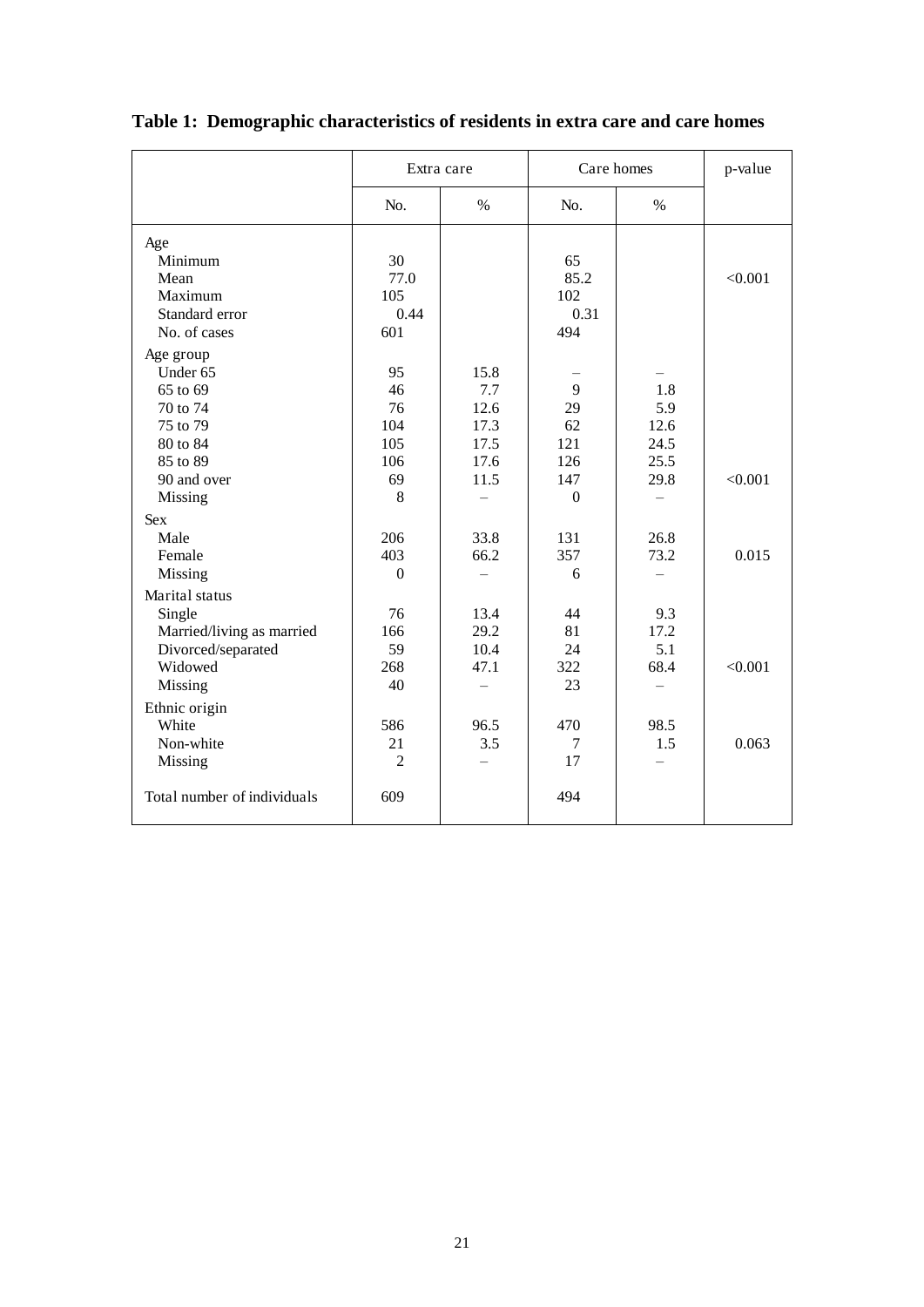|                                     | Extra care |               | Care homes |               | p-value |
|-------------------------------------|------------|---------------|------------|---------------|---------|
|                                     | No.        | $\frac{0}{0}$ | No.        | $\frac{0}{0}$ |         |
| Previous accommodation              |            |               |            |               |         |
| Private household                   | 390        | 65.0          | 131        | 27.2          |         |
| Sheltered/supported housing         | 114        | 19.0          | 48         | 10.0          |         |
| Care home                           | 62         | 10.3          | 56         | 11.6          |         |
| Hospital                            | 21         | 3.5           | 184        | 38.3          |         |
| Intermediate care                   | 7          | 1.2           | 35         | 7.3           |         |
| Other                               | 6          | 1.0           | 27         | 5.6           | < 0.001 |
| Missing                             | 9          |               | 13         |               |         |
| Housing tenure                      |            |               |            |               |         |
| Owner occupied/mortgaged            | 173        | 33.5          | 103        | 26.5          |         |
| Rented from LA/HA                   | 293        | 56.7          | 222        | 57.1          |         |
| Privately rented/rent free          | 51         | 9.9           | 64         | 16.5          | 0.004   |
| Missing/not applicable <sup>1</sup> | 92         |               | 105        |               |         |
| Previous household size             |            |               |            |               |         |
| Lived alone                         | 320        | 60.0          | 294        | 76.4          |         |
| Married/not lived alone             | 165        | 31.0          | 51         | 13.2          |         |
| Not married/not lived alone         | 48         | 9.0           | 40         | 10.4          | < 0.001 |
| Missing/not applicable <sup>1</sup> | 76         |               | 109        |               |         |
| Total number of individuals         | 609        |               | 494        |               |         |

### **Table 2: Housing circumstances before moving into extra care or a care home**

Note: 1. Not applicable for former care home residents.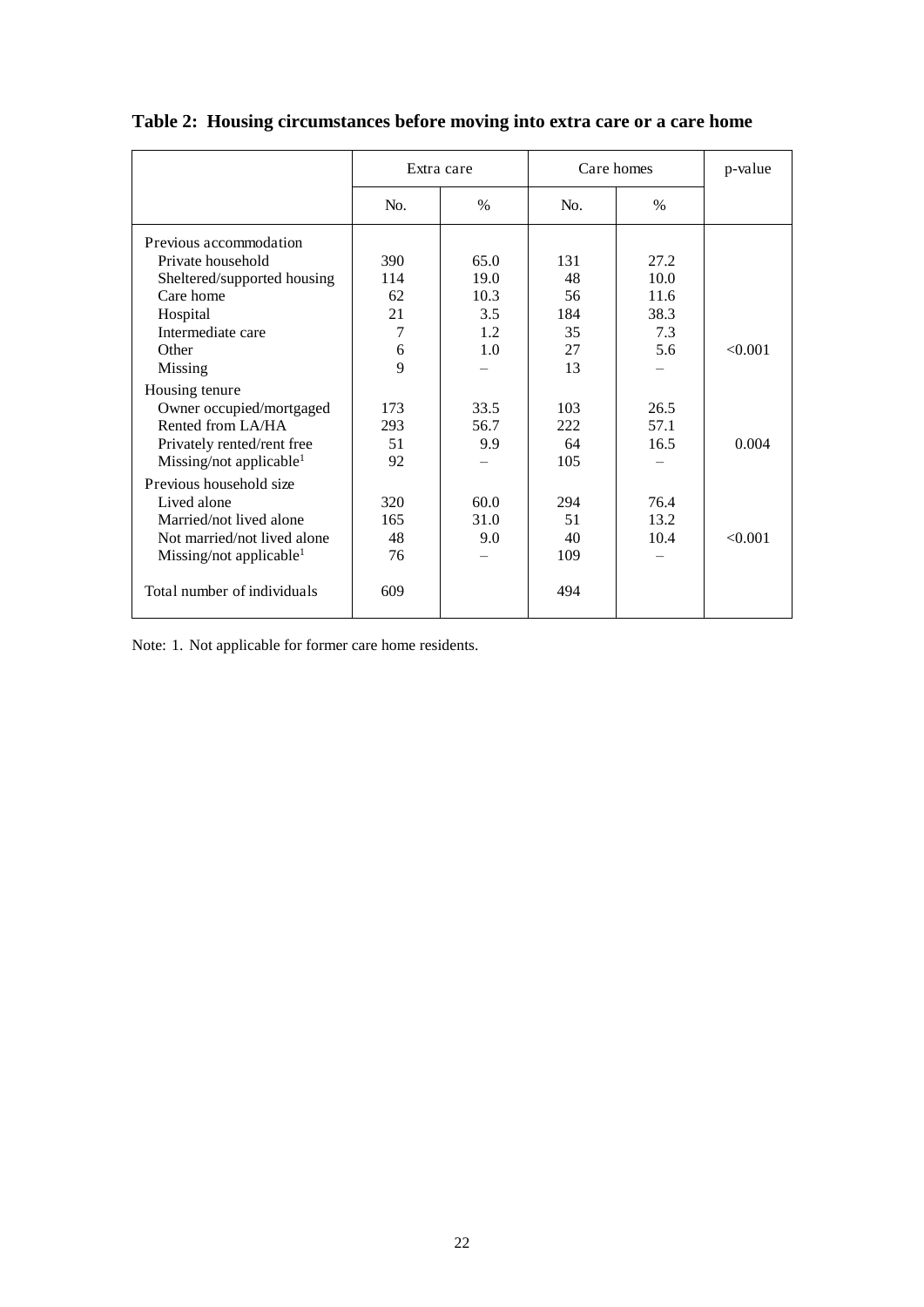|                                     | Extra care     |                          | Care homes |          | p-value |
|-------------------------------------|----------------|--------------------------|------------|----------|---------|
|                                     | N <sub>0</sub> | $\frac{0}{0}$            | No.        | $\%$     |         |
| Receipt of informal care            |                |                          |            |          |         |
| Lived with informal carer           | 95             | 18.4                     | 86         | 20.5     |         |
| Did not live with inf carer         | 253            | 48.9                     | 275        | 65.6     |         |
| No informal care                    | 169            | 32.7                     | 58         | 13.8     | < 0.001 |
| Missing/not applicable <sup>1</sup> | 92             |                          | 75         |          |         |
| Home care in last month             |                |                          |            |          |         |
| No                                  | 250            | 50.7                     | 125        | 34.7     |         |
| $>0-7$ hours per week               | 107            | 21.7                     | 88         | 24.4     |         |
| $>7-14$ hours per week              | 68             | 13.8                     | 72         | 20.0     |         |
| $>14-21$ hours per week             | 19             | 3.9                      | 31         | 8.6      |         |
| $>21$ hours per week                | $\overline{7}$ | 1.4                      | 13         | 3.6      |         |
| Frequency not known                 | 42             | 8.5                      | 31         | 8.6      | < 0.001 |
| Missing/not applicable <sup>1</sup> | 116            |                          | 134        |          |         |
| Day centre in last month            |                |                          |            |          |         |
| None                                | 359            | 80.0                     | 216        | 67.3     |         |
| Every day/nearly                    | 9              | 2.0                      | 24         | 7.5      |         |
| 2-3 times a week                    | 33             | 7.3                      | 46         | 14.3     |         |
| Once a week                         | 33             | 7.3                      | 29         | 9.0      |         |
| Frequency not known                 | 15             | 3.3                      | 6          | 1.9      | < 0.001 |
| Missing/not applicable <sup>1</sup> | 160            |                          | 173        | $\equiv$ |         |
| Meals on wheels last month          |                |                          |            |          |         |
| None                                | 360            | 81.3                     | 212        | 71.1     |         |
| Every day/nearly                    | 65             | 14.7                     | 57         | 19.1     |         |
| $2-3$ times a week                  | 7              | 1.6                      | 20         | 6.7      |         |
| Once a week                         | $\mathbf{0}$   | 0.0                      | $\theta$   | 0.0      |         |
| Frequency not known                 | 11             | 2.5                      | 9          | 3.0      | 0.001   |
| Missing/not applicable <sup>1</sup> | 166            |                          | 196        |          |         |
| Nurse visits in last month          |                |                          |            |          |         |
| None                                |                | 79.7                     | 152        | 70.0     |         |
| Received visits                     | 322<br>82      | 20.3                     | 65         | 30.0     | 0.009   |
| Missing/not applicable <sup>1</sup> | 205            | $\overline{\phantom{0}}$ | 277        | $\equiv$ |         |
|                                     |                |                          |            |          |         |
| NHS therapist in last month         |                |                          |            |          |         |
| None                                | 371            | 91.8                     | 215        | 89.6     |         |
| Received visits                     | 33             | 8.2                      | 25         | 10.4     | 0.411   |
| Missing/not applicable <sup>1</sup> | 205            |                          | 254        |          |         |
| Total number of individuals         | 609            |                          | 494        |          |         |

#### **Table 3: Receipt of informal and formal care before moving into extra care or a care home**

Note: 1. Not applicable for former care home residents.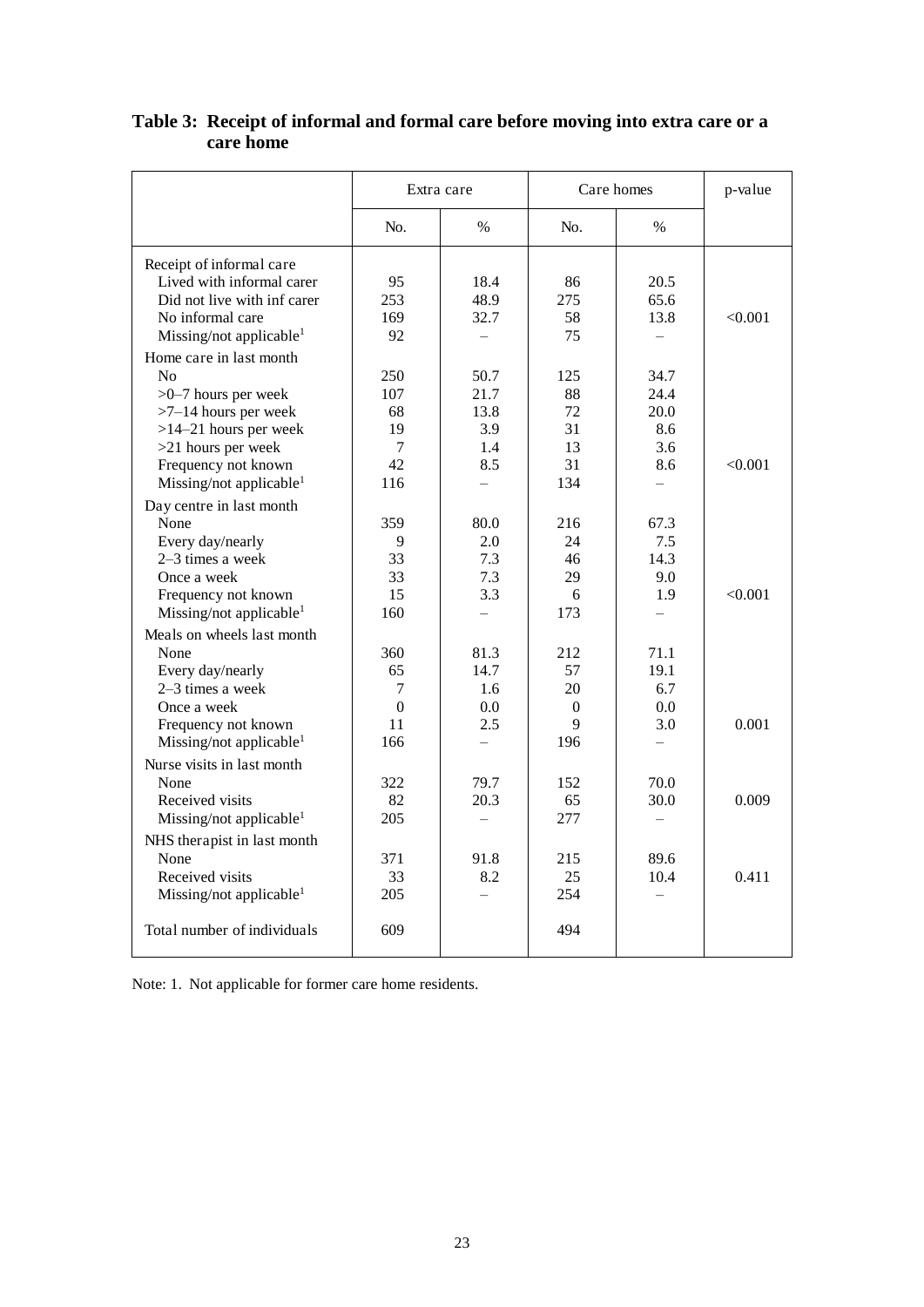|                               | Extra care     |               | Care homes |      | p-value |
|-------------------------------|----------------|---------------|------------|------|---------|
|                               | N <sub>0</sub> | $\frac{0}{0}$ | No.        | $\%$ |         |
| ADLs: need help <sup>1</sup>  |                |               |            |      |         |
| Go out of doors               | 332            | 56.5          | 386        | 83.0 | < 0.001 |
| Get up/down stairs or steps   | 325            | 54.1          | 339        | 74.3 | < 0.001 |
| Bath/shower/wash all over     | 324            | 54.2          | 424        | 91.2 | < 0.001 |
| Dress/undress                 | 210            | 35.2          | 356        | 76.6 | < 0.001 |
| Get in/out of bed (or chair)  | 121            | 20.2          | 175        | 37.7 | < 0.001 |
| Get around indoors (ex steps) | 107            | 18.1          | 186        | 40.6 | < 0.001 |
| Wash face and hands           | 80             | 13.5          | 216        | 47.4 | < 0.001 |
| Use WC                        | 78             | 13.1          | 211        | 45.9 | < 0.001 |
| Feed self                     | 18             | 3.0           | 86         | 18.5 | < 0.001 |
| Barthel Index of ADL          |                |               |            |      |         |
| Mean                          | 14.8           |               | 10.4       |      | < 0.001 |
| Standard error                | 0.20           |               | 0.24       |      |         |
| No. of cases                  | 557            |               | 401        |      |         |
| Barthel Index of ADL (banded) |                |               |            |      |         |
| V low dependence $(17-20)$    | 254            | 45.6          | 42         | 10.5 |         |
| Low dependence $(13-16)$      | 145            | 26.0          | 93         | 23.2 |         |
| Moderate dependence $(9-12)$  | 82             | 14.7          | 127        | 31.7 |         |
| Severe dependence (5-8)       | 58             | 10.4          | 84         | 20.9 |         |
| Total dependence (0-4)        | 18             | 3.2           | 55         | 13.7 | < 0.001 |
| Missing                       | 52             |               | 93         |      |         |
| <b>MDS CPS</b>                |                |               |            |      |         |
| Intact $(0)$                  | 384            | 66.1          | 67         | 14.9 |         |
| Borderline intact (1)         | 93             | 16.0          | 39         | 8.7  |         |
| Mild impairment (2)           | 46             | 7.9           | 52         | 11.6 |         |
| Moderate impairment (3)       | 40             | 6.9           | 114        | 25.4 |         |
| Moderately severe impmt (4)   | 6              | 1.0           | 61         | 13.6 |         |
| Severe impairment (5)         | 12             | 2.1           | 108        | 24.1 |         |
| Very severe impairment (6)    | $\Omega$       | 0.0           | 8          | 1.8  | < 0.001 |
| Missing                       | 28             |               | 45         |      |         |
| Total number of individuals   | 609            |               | 494        |      |         |

**Table 4: Physical and cognitive functioning of residents in extra care and care homes** 

Note: 1. The figures shown are the number and proportion of residents who required help or were unable to perform each function. Data were missing for 8 to 21 residents of extra care, depending on the item, and for 29 to 38 residents of care homes. Mann-Whitney tests were performed for the full, 4-category variable for each item.